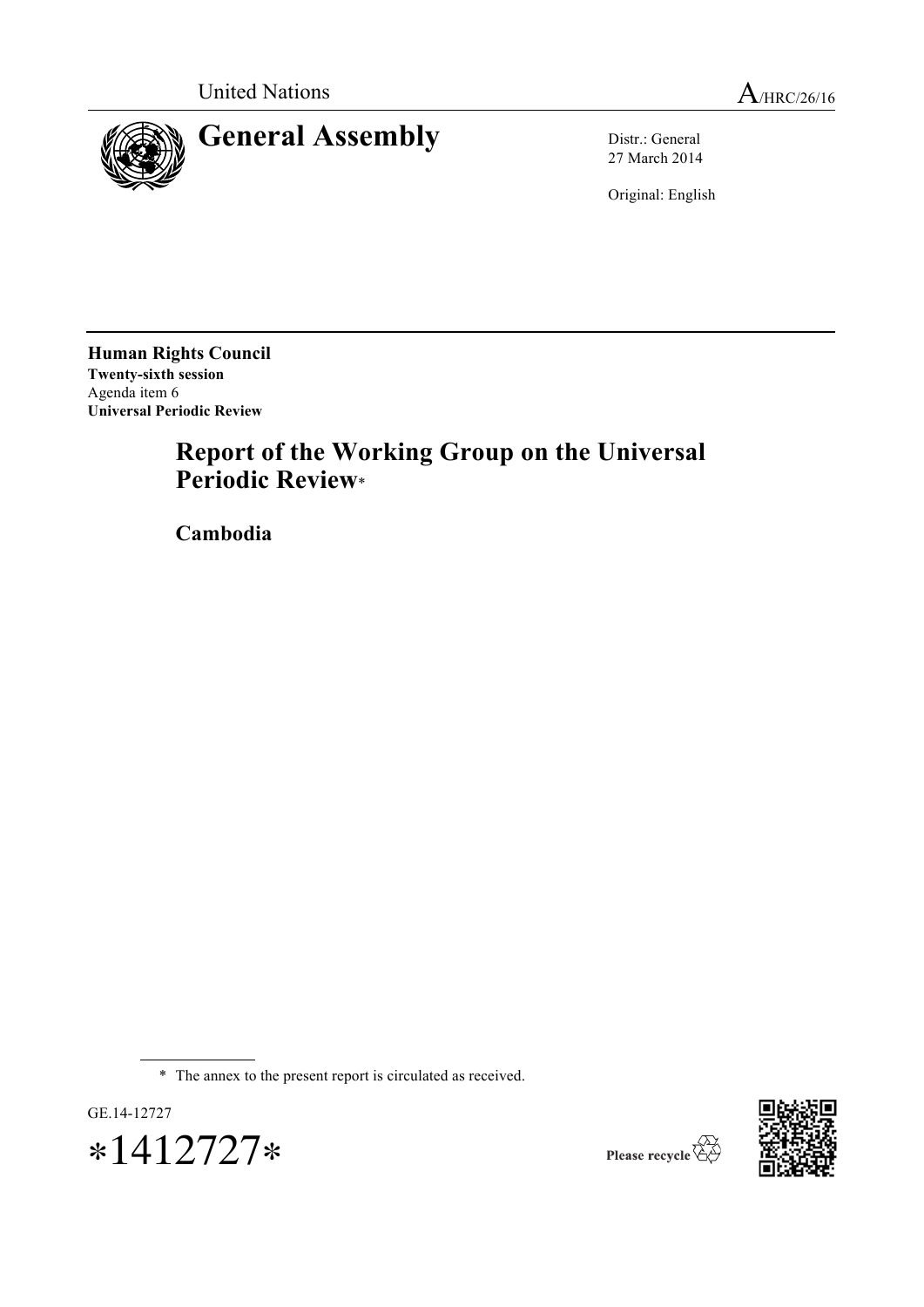### **A/HRC/26/16**

# Contents

|       |             | Paragraphs  | Page |
|-------|-------------|-------------|------|
|       |             | $1 - 4$     | 3    |
|       |             | $5 - 117$   | 3    |
|       | $A_{\cdot}$ | $5 - 23$    | 3    |
|       | <b>B.</b>   | $24 - 117$  | 6    |
| H.    |             | $118 - 120$ | 14   |
| Annex |             |             |      |
|       |             |             |      |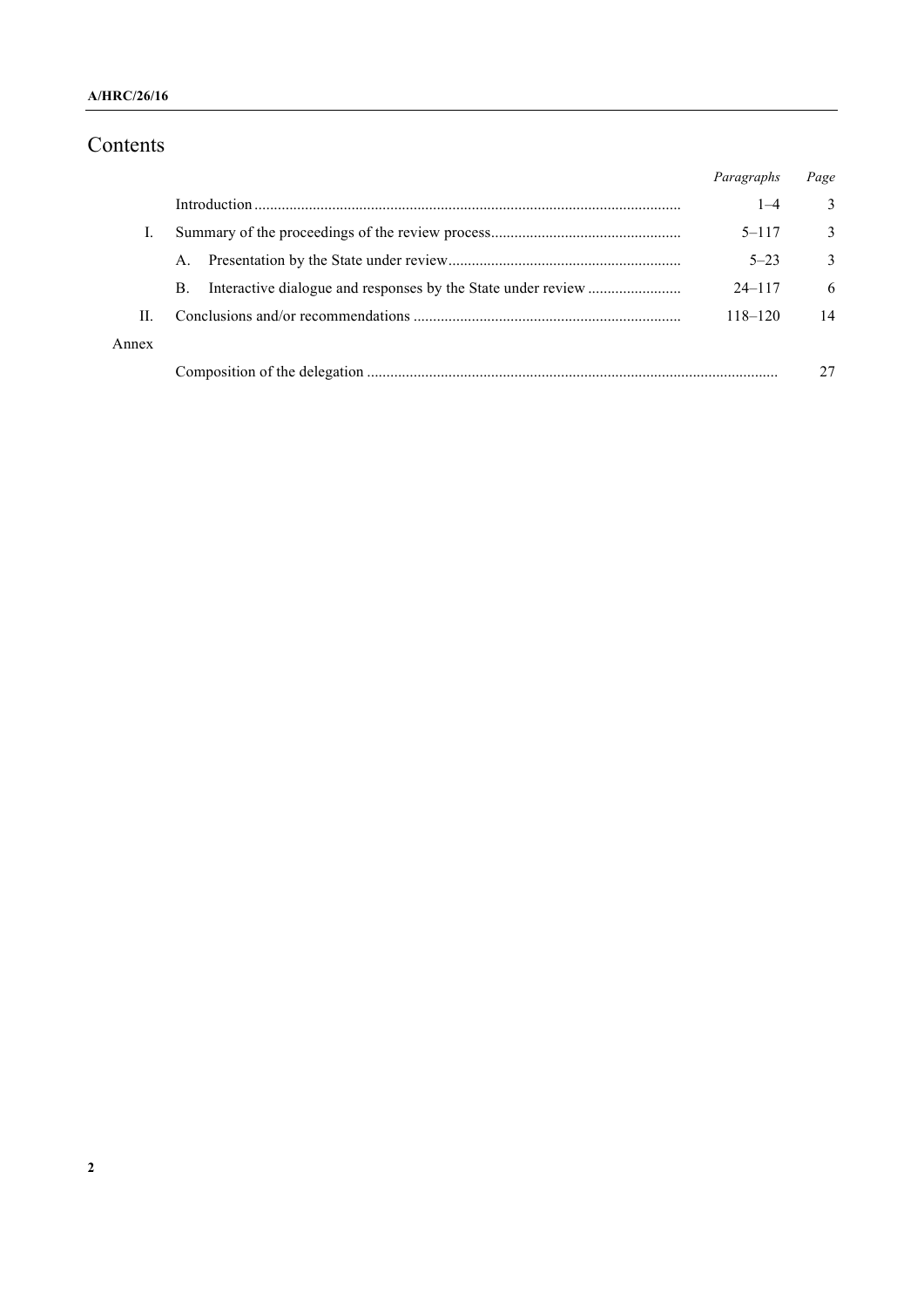# **Introduction**

1. The Working Group on the Universal Periodic Review, established in accordance with Human Rights Council resolution 5/1 of 18 June 2007, held its eighteenth session from 27 January to 7 February 2014. The review of Cambodia was held at the 4th meeting on 28 January 2014. The delegation of Cambodia was headed by H.E. Mr Mak Sambath, Vice-Chair of the National Human Rights Committee of Cambodia. At its 10th meeting held on 31 January 2014, the Working Group adopted the report on Cambodia.

2. On 15 January 2014, the Human Rights Council selected the following group of rapporteurs (troika) to facilitate the review of Cambodia: Italy, Morocco and the Philippines.

3. In accordance with paragraph 15 of the annex to resolution 5/1 and paragraph 5 of the annex to resolution 16/21, the following documents were issued for the review of Cambodia:

(a) A national report submitted/written presentation made in accordance with paragraph 15 (a) (A/HRC/WG.6/18/KHM/1);

A compilation prepared by the Office of the United Nations High Commissioner for Human Rights (OHCHR) in accordance with paragraph 15 (b) (A/HRC/WG.6/18/KHM/2);

(c) A summary prepared by OHCHR in accordance with paragraph 15 (c) (A/HRC/WG.6/18/KHM/3).

4. A list of questions prepared in advance by Belgium, the Czech Republic, Germany, Liechtenstein, Mexico, the Netherlands, Slovenia, Sweden, the United Kingdom of Great Britain and Northern Ireland and the United States of America was transmitted to Cambodia through the troika. Those questions are available on the extranet of the universal periodic review.

## **I. Summary of the proceedings of the review process**

#### **A. Presentation by the State under review**

5. The delegation of Cambodia highlighted the importance of the universal periodic review mechanism as a process that gives each State the opportunity to carry out measures to improve the situation of human rights on its territory.

6. The delegation recalled that the fulfilment by Cambodia of its human rights obligations had been reviewed by the Working Group in December 2009 and that the 91 recommendations formulated by the delegations at that time were in line with the policy of the Government.

7. The delegation explained that after the 91 recommendations had been received, the Cambodian authorities appointed a working group chaired by Mr. Mak Sambath and comprised of 21 members from relevant ministries and institutions. The working group cooperated with OHCHR to organize two workshops with the participation of experts from OHCHR, Indonesia, Malaysia and the Philippines. It also organized five meetings with relevant ministries and institutions and two consultations with civil society organizations. In October 2013, the Council of Ministers, under the auspices of the Prime Minister, adopted the report.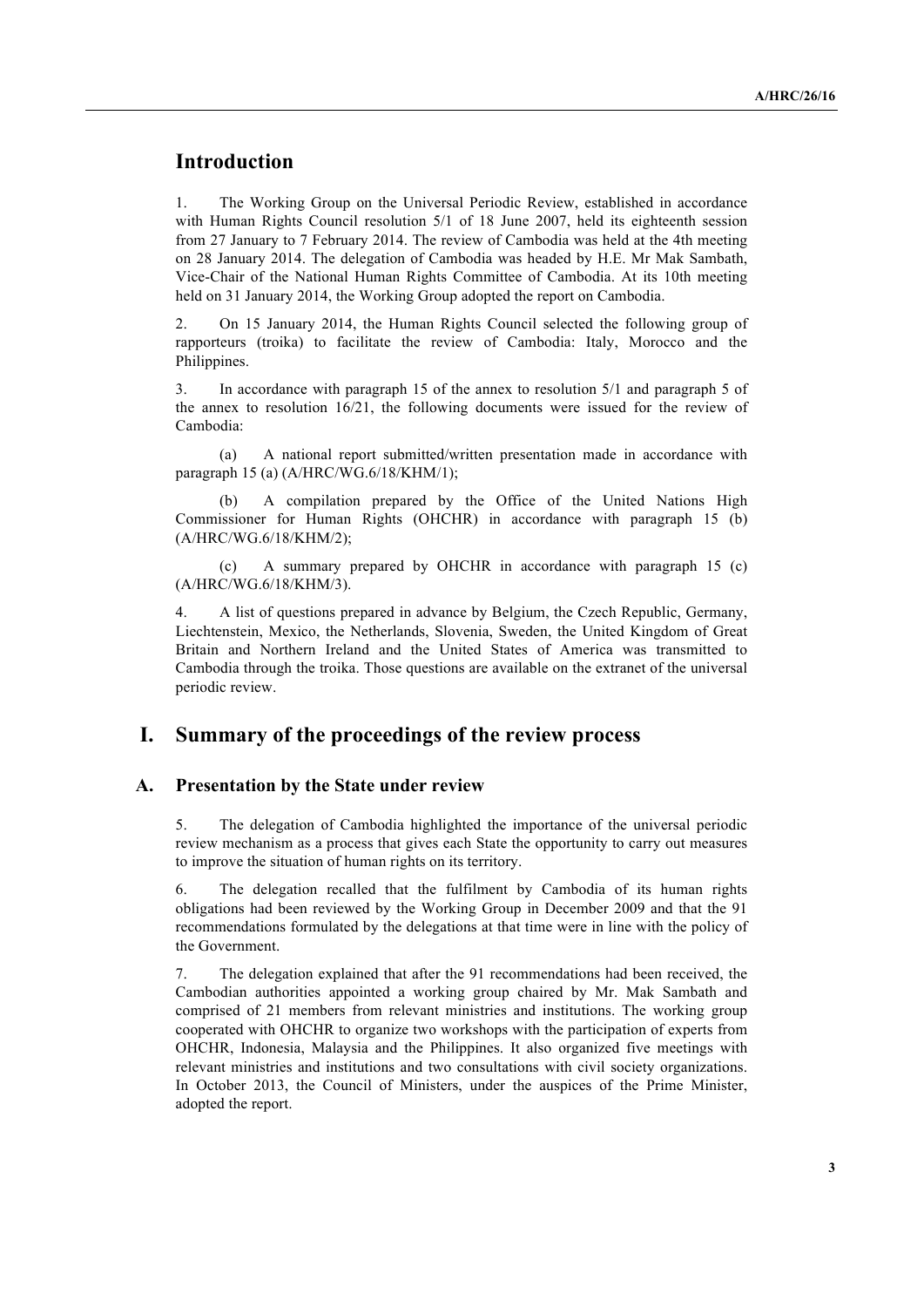8. The delegation noted the positive achievements, challenges and future goals in seven major areas: ratification of treaties, land rights, rule of law, detention and issues related to torture and ill-treatment, economic, social and cultural rights, women's rights and children's rights.

9. The delegation emphasized that Cambodia had ratified nine international conventions. Regarding the two Optional Protocols to the International Covenant on Civil and Political Rights (ICCPR) and the Optional Protocol to the International Covenant on Economic, Social and Cultural Rights (ICESCR), the Cambodian Human Rights Committee, with the assistance of OHCHR, had organized two seminars and meetings with relevant ministries and institutions.

10. Regarding invitations to the special procedures mandate holders, the delegation stated that there was no need for them to be invited, since they could visit Cambodia at any time. It indicated that there were many organizations working on human rights issues in the country, including the Human Rights and Complaints Commission of the National Assembly, the Human Rights and Complaints Commission of the Senate, the Committee itself, hundreds of national and international organizations, including OHCHR, and the Special Rapporteur on the situation of human rights in Cambodia.

11. In regard to the issue of land, the delegation noted that the Cambodian authorities continue to register all types of land with the aim of strengthening the security of land ownership. The campaign for the implementation of "old policy, new actions" in the land sector had been launched to carry out the measurement programme for the distribution of land, and residential and rice-field titles had been issued. The authorities had registered 2,845,282 land titles for 500,000 families. Regarding evictions from the land, the delegation stated that certain people were not well informed and that the Government had had to take into consideration the interests and safety of the people and could not let the interests of the majority become a hostage to the interests of a minority.

12. The delegation noted that the Government recognized illegal land ownership, on a temporary basis, for people looking for a legal location in which to reside. It added that representatives had been designated to protect the interests of poor communities. The delegation also explained that in general, notification that a location was going to be developed was sent at least one year in advance.

13. Regarding the lands of indigenous peoples, the delegation emphasized that the Government had policies, regulations and laws to protect and recognize their rights. A subdecree had been drafted, based on pilot projects of land registration for three indigenous communities. Furthermore, consultations had been carried out with national and international legal experts, the relevant ministries and institutions, development partners, civil society organizations and especially with the indigenous peoples themselves.

14. On the rule of law, the delegation stated that the Government had continued to carry out profound reforms on legal and judiciary issues. To date, 416 laws had been adopted to enhance the legal framework and strengthen the capacity, independence and impartiality of the judiciary institutions. The authorities would continue to work harder to reform the laws by encouraging the drafting of new laws; establishing programmes to increase the awareness of laws; and conducting training for law enforcement officials at all levels. The delegation added that the Government had also pushed to enact the laws related to the judiciary.

15. Noting that elections to the National Assembly took place on 28 July 2013, the delegation stated that all political parties had had access to the media. The National Election Committee had facilitated freedom of expression and public assembly for all. It had also encouraged national and international organizations to get involved in the dissemination of information related to the elections. The delegation noted that the electoral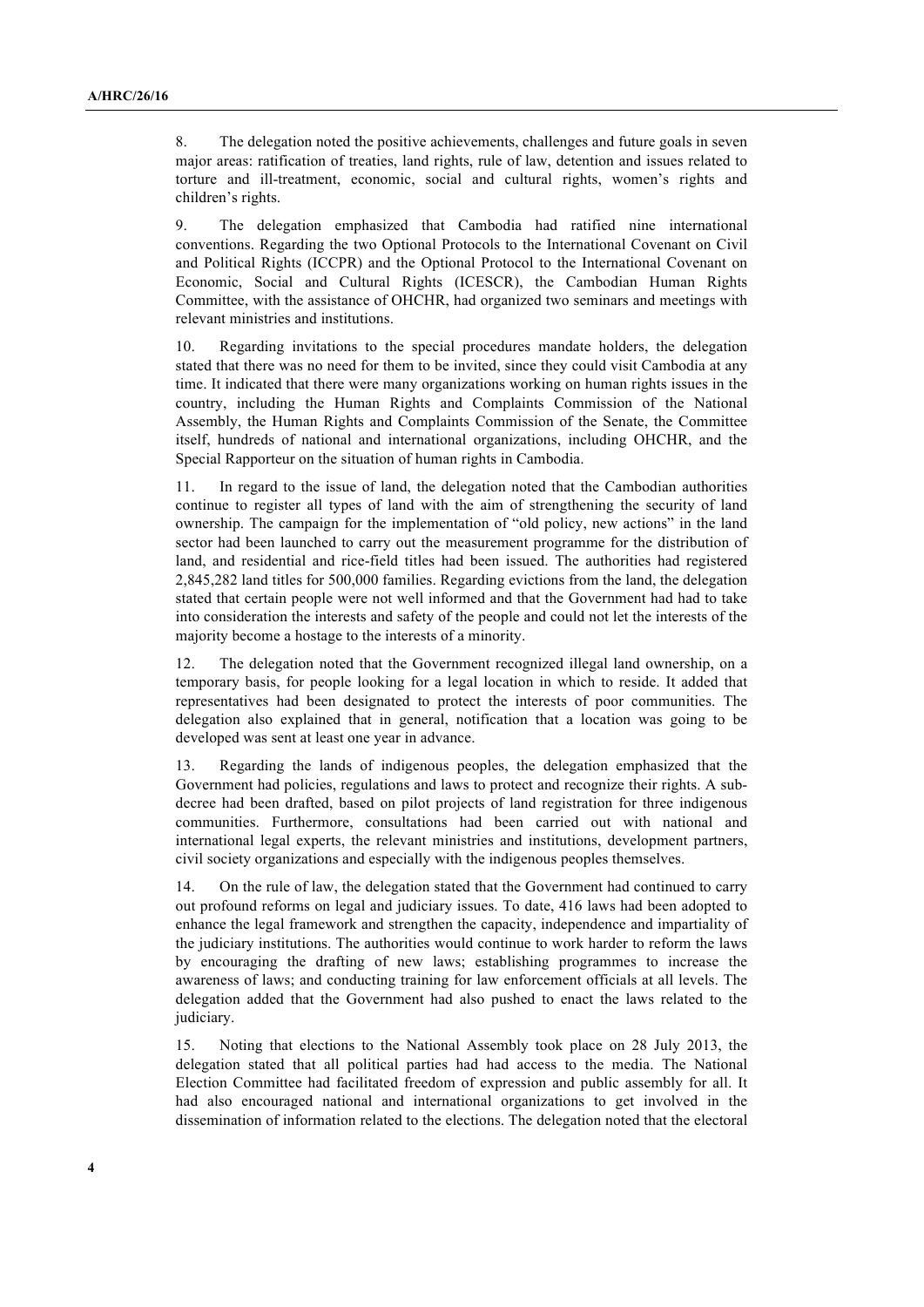campaign, the vote and the vote counting had been conducted smoothly and that almost all the national and international observers had assessed the electoral process positively.

16. The delegation indicated that, having received recommendations from various sources, such as the Special Rapporteur on the situation of human rights in Cambodia, the Government tasked the Ministry of the Interior with organizing, in the first semester of 2014, a national workshop with representatives of the legislative and executive branches, registered political parties, the National Election Committee, civil society and international organizations, development partners and other relevant stakeholders. The aim of this workshop would be to collect opinions, comments and recommendations to assist with drafting electoral reforms.

17. The delegation stated that the authorities had underlined the important role of civil society organizations as an effective partner of the Government. In this regard, it had offered encouragement to associations and non-governmental organizations (NGOs) and welcomed their participation in the socioeconomic development of the country and the promotion of democracy and human rights.

Regarding the right to association, the delegation mentioned the draft law on associations and NGOs, aimed at providing standards and conditions of registration which would facilitate the activities of associations and local and international NGOs in Cambodia. After discussions with associations, national and international organizations and representatives of other States, the draft law had been submitted to the Council of Ministers, which had unanimously approved it.

19. In regard to freedom of expression, the delegation noted that under article 41of the Constitution, any individual could express his or her opinion and had the right to freedom of expression. The delegation emphasized that the Government had encouraged discussion in public forums and permitted civil society organizations to express their opinions freely. In fact, there were NGOs, such as the Cambodian Human Rights Centre, the Cambodian Human Rights and Development Association, the Cambodian League for the Promotion and Defence of Human Rights, the National Democratic Institute and the International Republican Institute, which disseminated information on human rights and provided training on human rights throughout the country.

20. The delegation explained that in Cambodia there were 721 publishing media, 139 radio stations, 108 TV stations, 127 cable TV channels and countless social media networks which disseminated information without censorship. It further explained that citizens had the right to create their own website and disseminate their opinions freely.

21. Regarding the establishment of a national human rights institution, the delegation noted that a committee had been appointed to draft a law but that it had not worked out. In 2006, the Prime Minister had asked civil society organizations to draft a law based on the Principles relating to the Status of National Institutions (Paris Principles). A Working Group had then carried out a plan of action for drafting the law. Recently, the Prime Minister had proposed holding more discussions on this issue with civil society organizations. Once these consultations have taken place, a national workshop will be organized to collect inputs and recommendations from legal experts and other relevant stakeholders to improve the draft law and then it will be submitted to the Council of Minister for further legal action.

22. In relation to a national preventive mechanism on torture, the delegation stated that, in order to be in line with the Optional Protocol to the Convention against Torture and Other Cruel, Inhuman or Degrading Treatment or Punishment (OP-CAT), in 2009 the Government had issued a sub-decree on the establishment of the mechanism.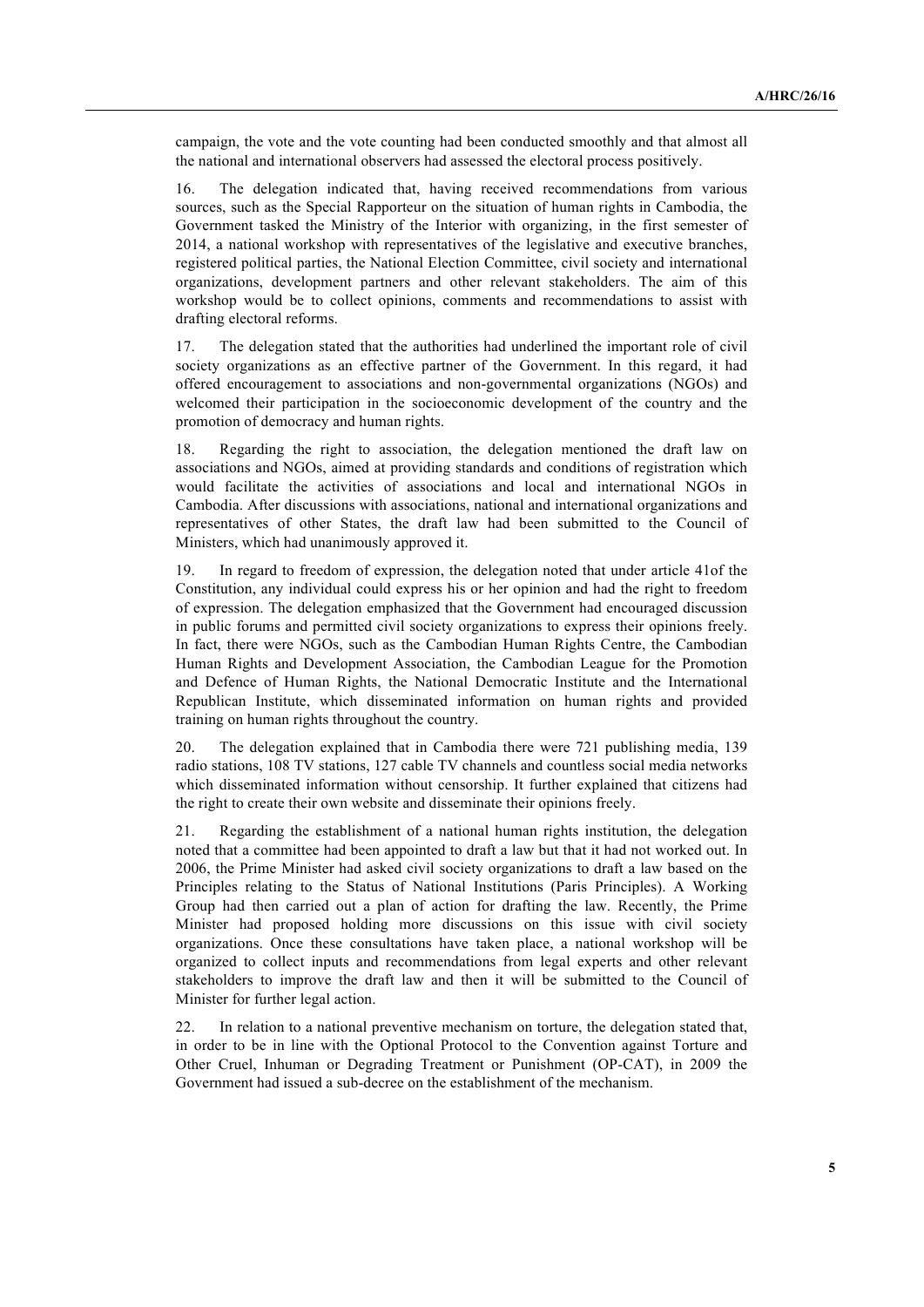23. The delegation noted that in December 2009, members of the Subcommittee on Prevention of Torture had visited Cambodia for the first time and in December 2013, a second visit had been undertaken. Members of the Committee had visited prisons and police stations and conducted a seminar on the establishment of the national preventive mechanism. The Ministry of the Interior and OHCHR would be holding discussions on the draft law to ensure that it was in line with OP-CAT.

#### **B. Interactive dialogue and responses by the State under review**

24. During the interactive dialogue, 76 delegations made statements. Recommendations made during the dialogue are to be found in section II of the present report.

25. Slovenia commended steps to promote gender awareness and women's rights. It was concerned that the "didactic code" allowed the perception of women's inferior role to be taught in schools and that basic education was still not compulsory. Slovenia made recommendations.

26. Spain expressed concern about recent events that had resulted in fatalities. Efforts to ensure the independence of the legal system had been inadequate. Women encountered serious problems when seeking access to justice and were frequently subjected to slave-like conditions in third countries. Problems relating to land ownership and management continued to have a particularly adverse impact on the poor. Spain made recommendations.

27. Sri Lanka welcomed progress made towards achieving the Millennium Development Goals (MDGs), particularly in gender equality, child mortality, maternal health, combating disease, child labour and access to education. It commended the establishment of rehabilitation centres for vulnerable groups. It made recommendations.

28. The State of Palestine welcomed efforts to promote the principle of education for all and to address the challenges facing the health sector. It made recommendations.

29. Sweden called for a credible investigation into the shootings in January 2013 and for the removal of the ban on peaceful assemblies. It was concerned that the draft cyber law could restrict freedom of expression. It highlighted the need for reform of the electoral and legal systems. It made a recommendation.

30. Switzerland was concerned by the regression in the rights to freedom of expression, peaceful assembly and association. It deplored the lack of improvement in judicial independence and was concerned by allegations of racial discrimination. It made recommendations.

31. Indonesia appreciated efforts to implement the Strategic Plan for Education for the period 2009–2013, promote equitable health rights and reduce poverty. However, it believed that there remained room for improvement in promoting and protecting human rights. It made recommendations.

32. Timor-Leste noted that the right to health was a key priority for Cambodia. It commended its implementation of health policies and strategies and its increased national health budget. It made recommendations.

33. Tunisia welcomed the ratification of the Convention on the Rights of Persons with Disabilities (CRPD), the International Convention for the Protection of All Persons from Enforced Disappearance (CPED) and the Optional Protocol to the Convention on the Elimination of All Forms of Discrimination against Women (OP-CEDAW). It commended cooperation with the Special Rapporteur on the situation of human rights in Cambodia. Tunisia made recommendations.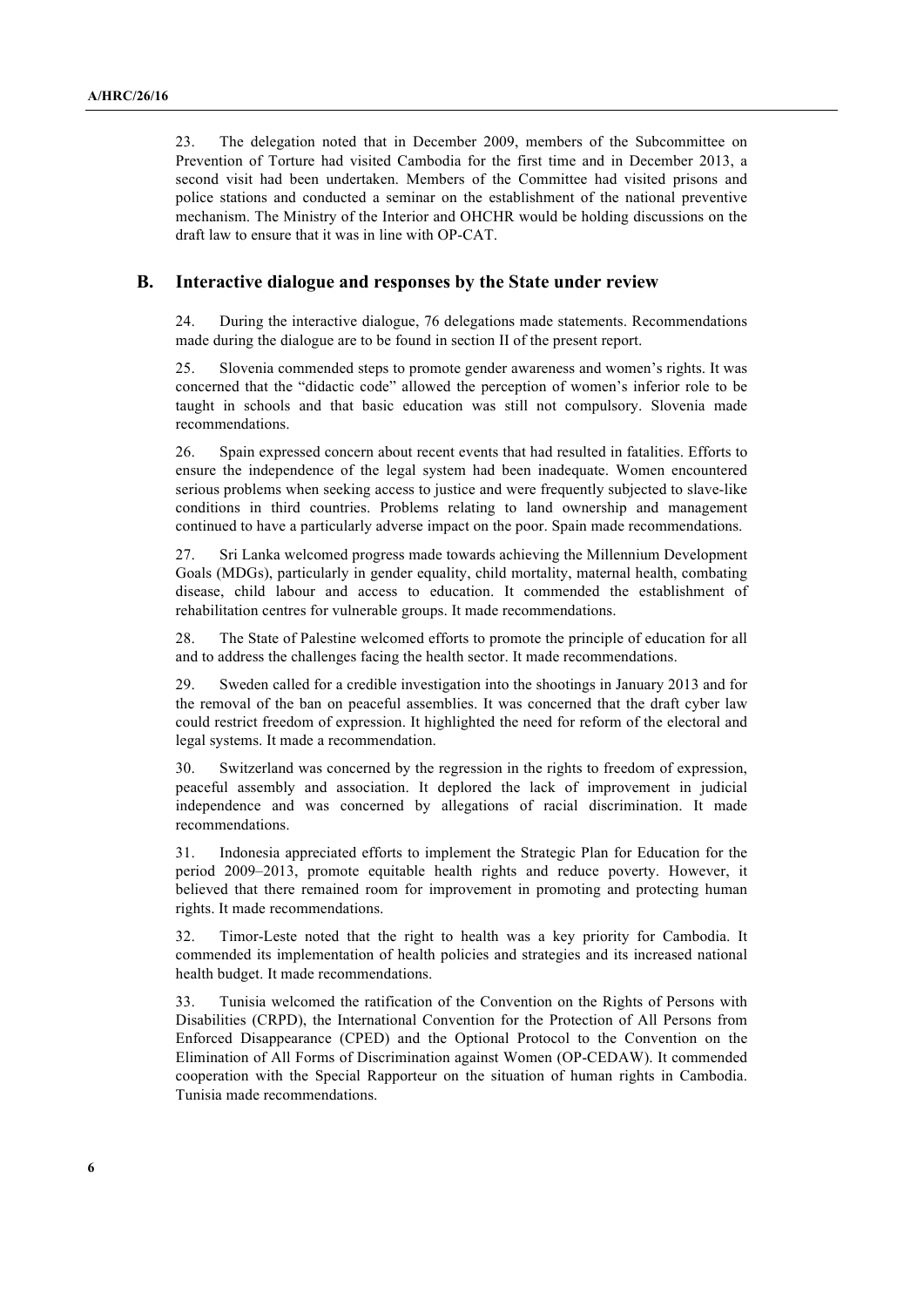34. Turkmenistan commended ratification of CRPD, CPED and the Optional Protocol to CEDAW. It praised the measures taken in support of persons with disabilities. Turkmenistan made recommendations.

35. The United Kingdom urged the Government to conduct a credible inquiry into the shootings in January 2013, lift the ban on peaceful assemblies and focus on long-term judicial and political reforms to strengthen democracy and address corruption and the mistreatment of prisoners by the judiciary. It made recommendations.

36. The United States urged the Government to lift the ban on peaceful assemblies, continue strengthening the democratic institutions of Cambodia and expedite its reform of the Criminal Code. It encouraged Cambodia to strengthen its land management mechanisms. It made recommendations.

37. Uruguay welcomed the ratification of CRPD, OP-CEDAW and CPED, the steps taken to submit reports to the treaty bodies, cooperation with the Special Rapporteur and the promulgation of the Criminal Code and the Law on the Implementation of the Civil Code. It made recommendations.

38. Uzbekistan commended the cooperation with the Special Rapporteur and the treaty bodies and welcomed the ratification of CRPD, CPED and the Optional Protocol to CEDAW. It noted progress in the areas of gender equality, the right to education and children's rights. Uzbekistan made recommendations.

39. The Bolivarian Republic of Venezuela noted the contribution of equitable, transparent and sustainable management of land distribution and land use to the fight against poverty and social exclusion. It welcomed the promotion of free education, scholarships for the needy and literacy programmes. It made recommendations.

40. Viet Nam appreciated the positive developments in Cambodia, including the recent fair elections and progress on land rights, combating corruption, legal and judicial reform, freedom of expression and better assurance of economic, social and cultural rights. It made recommendations.

41. Algeria noted that accession to a number of international human rights instruments was under consideration, while others had been ratified by Cambodia. It welcomed the progress made in promoting the rights of persons with disabilities. Algeria made recommendations.

42. Angola welcomed the progress made by Cambodia, particularly in health, education and the rights of women and children. It noted with satisfaction the strategies implemented by the Government to overhaul the legal and judicial system. Angola made a recommendation.

43. Mexico commended the cooperation with OHCHR and the submission of reports to the treaty bodies. It made recommendations.

44. Singapore noted the commitment of Cambodia to strengthening the rule of law and implementing judicial reforms through the recent adoption of legislation. It also noted the progress in improving access to education under the Strategic Plan for Education for the period 2009–2013. Singapore made recommendations.

45. Austria shared the concerns of the Special Rapporteur about the protection of human rights. It remained concerned about land seizure, reiterating its recommendation from the first UPR cycle. Austria made recommendations.

46. Azerbaijan commended the efforts made to ensure equitable access to education, the development of maternal and child health programmes and the strengthening of the health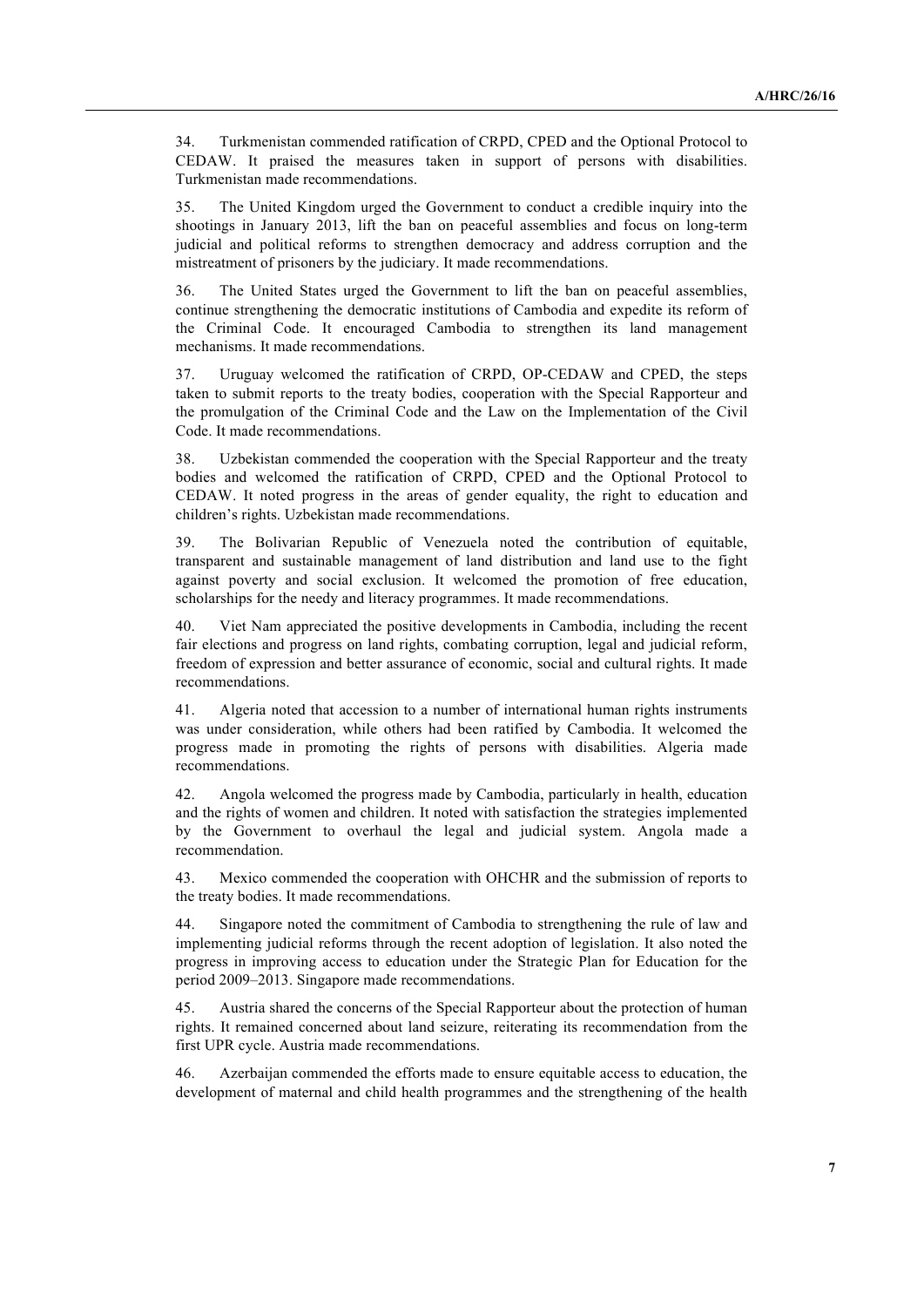system. It also noted measures to promote equality and combat discrimination against women. Azerbaijan made recommendations.

47. Bangladesh noted the priority given to the promotion of women's roles in society. It also noted that poverty remained a serious impediment to the full enjoyment of human rights, which should be addressed by creating a favourable trade, economic and financial environment and policies at the global level.

48. Belgium was concerned about the deteriorating human rights situation in several areas and about recent developments with respect to freedom of expression, despite some positive developments in the country. Belgium made recommendations.

49. Bhutan appreciated the efforts to bring the legal and judicial systems into line with international standards and to promote and protect the rights of vulnerable groups. It noted that challenges remained in reducing poverty in rural areas. Bhutan made a recommendation.

50. Responding to questions concerning the rights of children, women and the elderly, the delegation reiterated the commitment of Cambodia to addressing these issues. Emphasizing that Cambodia is committed to increasing the representation of women in senior positions within the Government, the delegation noted the existence of quotas for women for such positions.

51. Concerning the electoral system, the delegation stated that the Government intended to undertake a thorough reform of the entire electoral system shortly, beginning with a national consultation workshop scheduled to take place in the first quarter of 2014, which would involve various stakeholders.

52. On the reform of the judiciary, the delegation stated that it expected the National Assembly to adopt three fundamental laws on the judiciary in the first quarter of 2014.

53. Regarding the ban on demonstrations and public assembly in place since 4 January 2014, the delegation stated that the ban was in line with the law on peaceful demonstrations and was very necessary in order to restore social order and stability and security for society at large.

54. With respect to judicial reform under the fifth mandate of the National Assembly, the delegation reiterated that the three fundamental laws, which were due to be submitted to the National Assembly soon, concerned the status of judges and prosecutors, the organization of the courts and the reform of the Supreme Council of Magistracy.

55. Botswana commended the legislative measures to eliminate discrimination against women and raise gender awareness. It was concerned by reports of harassment, intimidation, violence, arbitrary arrests, curtailment of freedom of expression and assembly and infringements of judicial independence. Botswana made recommendations.

56. Brazil welcomed the ratification of CRPD and the development of an action plan on child labour, but was concerned by restrictions on freedom of expression and the persistence of gender-based stereotypes in the didactic code taught in school. Brazil made recommendations.

57. Brunei Darussalam appreciated the measures to promote and protect women's and children's rights and combat gender discrimination, and the commitment to improving health services. It welcomed the continued cooperation with the United Nations human rights mechanisms. It made a recommendation.

58. Canada asked what measures had been taken to protect the right to freedom of expression, including assurances that the authorities would not use the Criminal Code or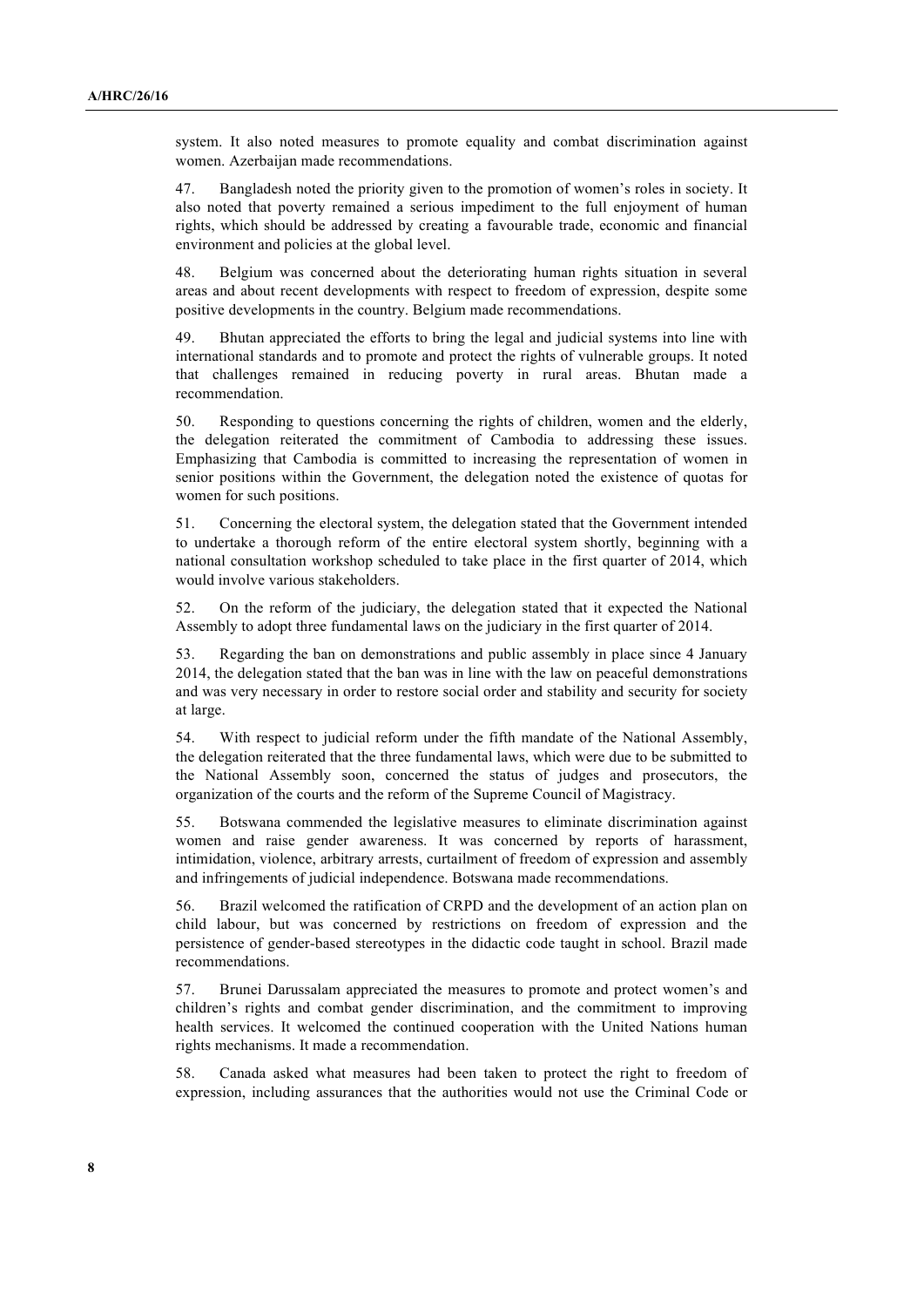violence to restrict that right. It noted progress towards achieving the MDGs relating to child mortality and maternal health. Canada made recommendations.

59. Chad noted the accession of Cambodia to most international human rights instruments and that it had cooperated with OHCHR and the treaty bodies. It welcomed the efforts to ensure the population's enjoyment of economic, social and cultural rights. Chad made a recommendation.

60. Chile welcomed the ratification of, and accession to, a number of human rights treaties and the enactment of legislation to improve the legislative and institutional framework. It encouraged Cambodia to step up its actions in that regard. Chile made recommendations.

61. China appreciated the efforts made to implement the previous recommendations and congratulated Cambodia on the early achievement of the MDGs relating to gender equality, child mortality, maternal health, combating HIV/AIDS and establishing global development partnerships. It welcomed the ratification of international instruments. China made recommendations.

62. Colombia commended the efforts Cambodia to combat human trafficking, such as the national action plan for the period 2011–2013, and the action to implement CRPD and the Convention on the Prohibition of the Use, Stockpiling, Production and Transfer of Anti-Personnel Mines and on their Destruction (Ottawa Treaty). Colombia made recommendations.

63. The Congo noted that Cambodia had strengthened its cooperation with the treaty bodies and had recently adopted a new Criminal Code and legislation on fighting corruption and the implementation of the Civil Code. It encouraged the continuation of efforts to ensure the full enjoyment of human rights.

64. Croatia welcomed the legislative improvements to ensure the better protection of persons with disabilities, the ratification of CRPD, CPED and OP-CEDAW. It was concerned by recent reports of attacks on activists, union members and journalists. It made recommendations.

65. Cuba welcomed the ratification of CRPD and CPED and the adoption of the Strategic Plan for Education designed to ensure universal access to education and make improvements to the curriculum. It commended the action plan to eliminate the worst forms of child labour and to improve workplace safety. Cuba made recommendations.

66. The Czech Republic noted that, despite its previous recommendations, freedom of expression in Cambodia had deteriorated. It was concerned about recent crackdowns on peaceful protesters, which had resulted in several deaths. It made recommendations.

67. The Democratic People's Republic of Korea noted that Cambodia had made considerable progress in human rights, especially in implementing recommendations accepted during the UPR first cycle. It encouraged it to continue with its positive efforts. It made recommendations.

68. Denmark was seriously concerned about restrictions on freedom of expression and violence towards, and arrests of, protesters. Legislation and practices should be consistent with ICCPR. It welcomed the ratification of OP-CAT, but remained concerned at the failure to implement it effectively. Denmark made recommendations.

69. Djibouti congratulated Cambodia on all its achievements in the protection and promotion of human rights. It made recommendations.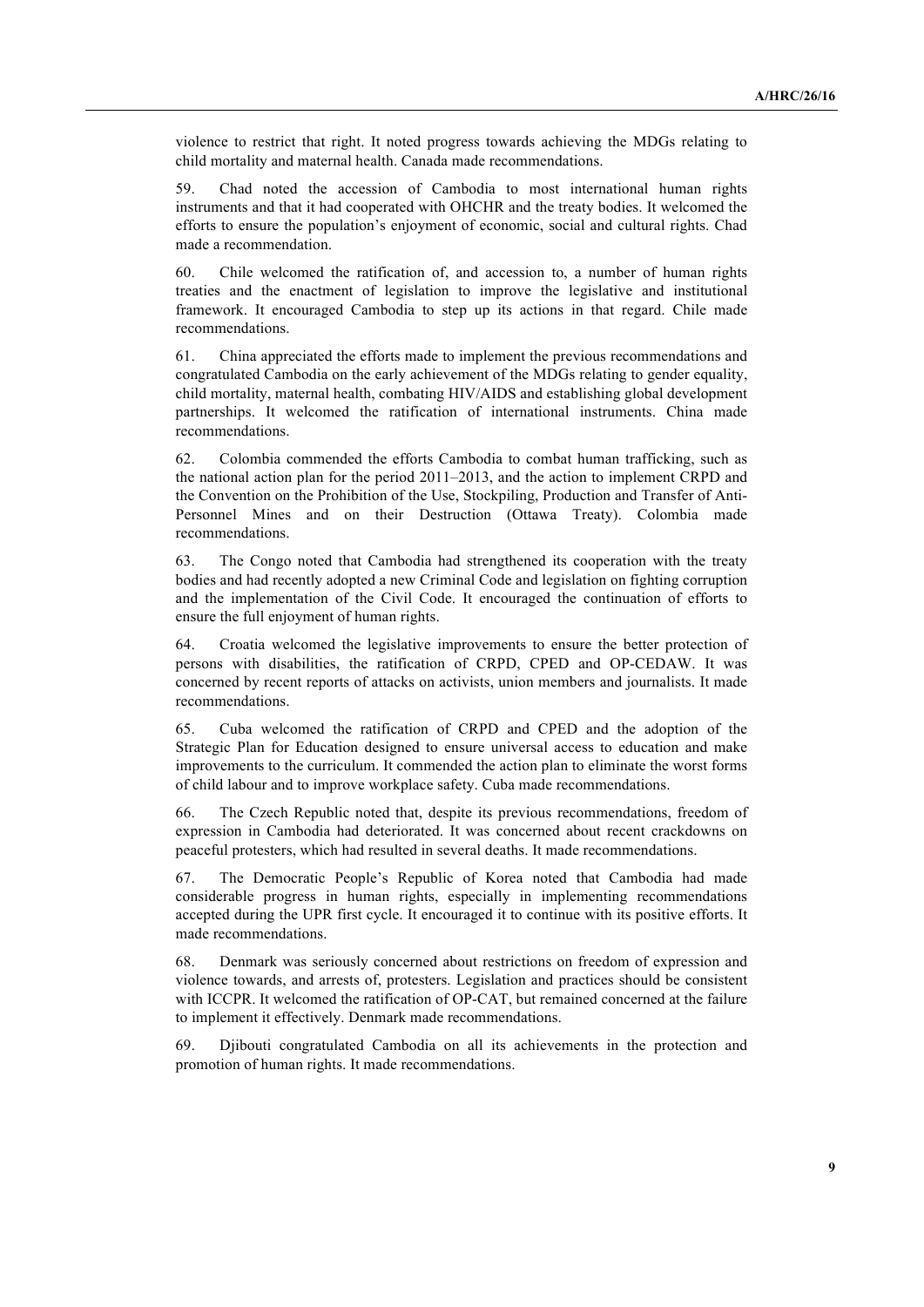70. Ecuador welcomed the ratification of CRPD, OP-CEDAW and OP-CAT. It commended the Strategic Plan for Education for the period 2009–2013 and the road map to eradicate child labour by 2016. Ecuador made recommendations.

71. Egypt welcomed the ratification of CRPD and the actions taken to ensure its effective implementation. It commended the judicial reform measures, the new Press Law, the action plan to eliminate the worst forms of child labour and the cooperation with the Special Rapporteur. Egypt made recommendations.

72. France welcomed the Cambodian delegation and thanked it for presenting its national report. France made recommendations.

73. Germany noted efforts to improve the national human rights situation, in particular by reducing human trafficking and child labour. It remained concerned about the ban on demonstrations, the use of force against protesters and their detention without access to legal counsel. Germany made recommendations.

74. Ghana appreciated the progress being made by the Extraordinary Chambers in the Courts of Cambodia to punish and deter impunity. It recognized the efforts being made to strengthen the rule of law and respect for judicial independence, impartiality and due process and ensure freedom from torture. Ghana made a recommendation.

75. Hungary noted the accession to, and ratification of, various international human rights instruments. It was concerned that the electronic media remained under government control and shared the concerns of the Special Rapporteur about electoral irregularities. Hungary made recommendations.

76. India hoped that Cambodia would continue to improve judicial impartiality to strengthen the rule of law. It commended the early achievement of the five MDGs and the measures taken to provide access to health care, education and social justice. India made recommendations.

77. Thailand welcomed the contribution of Cambodia to the human rights mechanisms of the Association of Southeast Asian Nations (ASEAN), its cooperation with the Special Rapporteur and the accession to CRPD. It recognized efforts to address land disputes and promote education and health care. Thailand made recommendations.

78. The Islamic Republic of Iran recognized the magnitude of the efforts made and the commitment of Cambodia to the promotion and protection of human rights, including the ratification of CRPD. It made recommendations.

79. Iraq commended measures taken on behalf of poor households and vulnerable groups, judicial reforms aimed at incorporating international norms, the promotion of freedom of expression, action against corruption and the ratification of CPED. Iraq made recommendations.

80. Ireland urged Cambodia to ensure respect for the right of peaceful assembly and reiterated the Special Rapporteur's call for legal clarification of the government ban. It was concerned about continued government mistreatment of human rights defenders, its near monopoly of the media and restrictions on freedom of expression. Ireland made recommendations.

81. Italy welcomed the progress in protecting and promoting human rights, including steps to reduce domestic violence and raise awareness of CEDAW. It asked what further measures would be adopted to combat corruption and promote transparency, accountability, non-discrimination and meaningful participation. Italy made recommendations.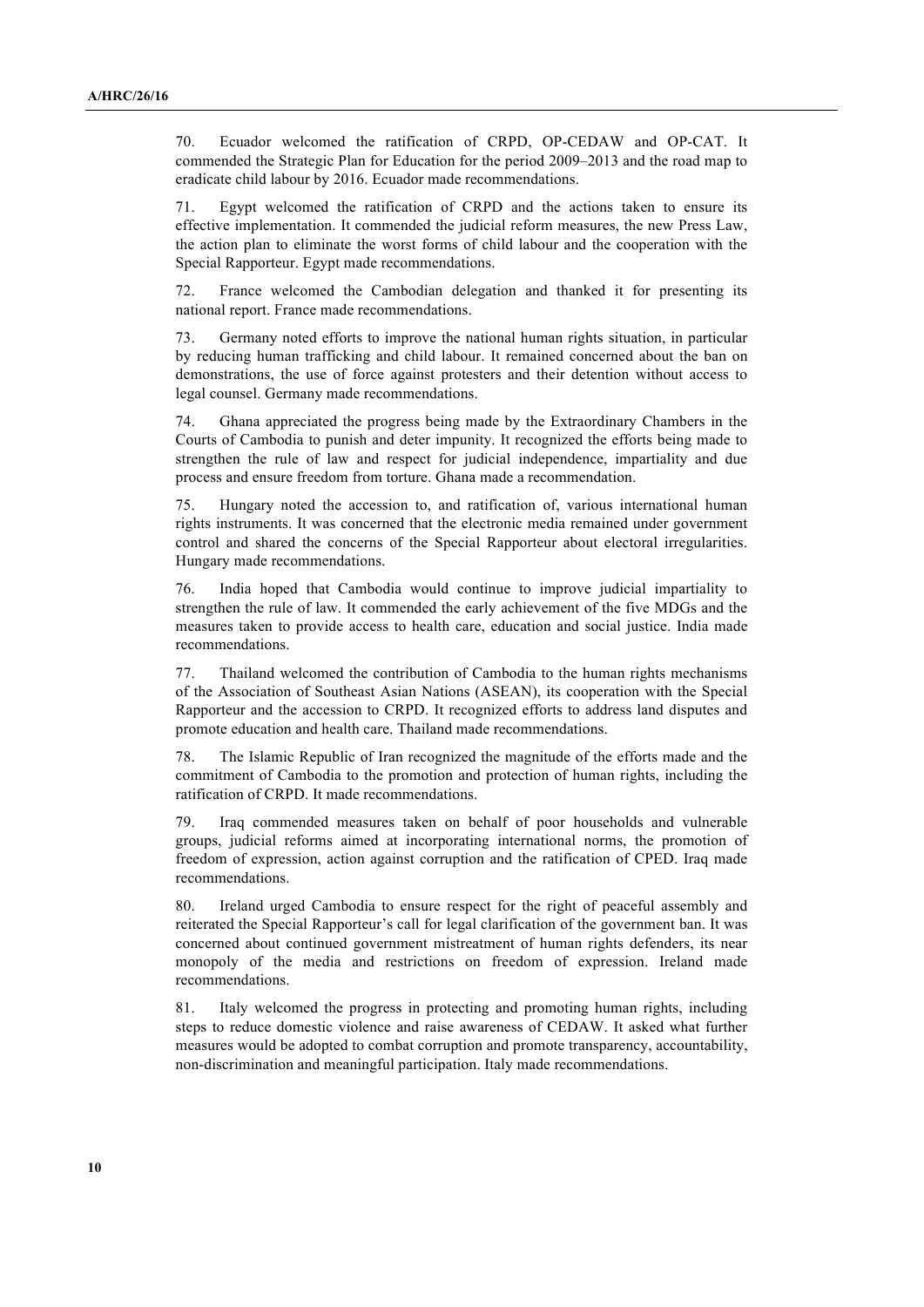82. Japan welcomed the policy of suspending the granting of new economic land concessions. It commended the accession to CPED and CRPD. Japan made recommendations.

83. Kenya welcomed the ratification of CRPD and CPED. It also welcomed the assistance provided by OHCHR in the areas of prison reform, fundamental freedoms, land and housing rights, the rule of law and the Extraordinary Chambers. Kenya made recommendations.

84. The Lao People's Democratic Republic noted that Cambodia had achieved most MDG targets and recorded a rapid improvement in social indicators. It encouraged Cambodia to strengthen its cooperation with the United Nations and other international organizations and stakeholders.

85. Latvia welcomed the ratification of several human rights treaties and noted with appreciation that Cambodia was a party to the Rome Statute. Latvia made recommendations.

86. Malaysia commended the ratification of CRPD, legal reforms, anti-corruption measures and achievements in the area of education. It welcomed the progress made in the empowerment of women and in combating human trafficking. Malaysia made recommendations.

87. Mauritania noted the importance attached to strengthening the institutional and legal framework required for the promotion of human rights. It commended the ratification of CRPD, CPED and the Optional Protocol to CEDAW

88. Argentina commended ratification of CPED and encouraged Cambodia to ratify other human rights treaties. Argentina made recommendations.

89. Montenegro welcomed the adoption of the Criminal Code, the Law on Implementation of the Civil Code and the Anti-corruption Law. It asked whether Cambodia had amended the didactic code to delete any reference to the inferior role of women in society and enquired about implementation of the action plan to eliminate the worst forms of child labour. Montenegro made recommendations.

90. Referring to the cooperation of Cambodia with international human rights mechanisms, the delegation indicated that under the chairmanship of Cambodia, ASEAN had adopted the ASEAN Human Rights Declaration in December 2012. The delegation highlighted the great efforts made by Cambodia, including in Geneva, to avail itself of OHCHR technical assistance and guidance and noted the positive cooperation with the Special Rapporteur, as illustrated by his most recent visit in January 2014. The delegation emphasized that the Government would continue with the positive cooperation.

91. Responding again to questions raised on the suppression of recent demonstrations, the delegation stated that, while it appreciated the importance of freedom of expression, it believed that such a right must be exercised within the framework of national and international laws without infringing on the rights of others, such as the right to security and to property.

92. Turning to freedom of expression on the Internet, the delegation noted that no restrictions had been put in place to date and that in drafting the cyber law, the Government would respect the recommendations received and follow the relevant United Nations standards.

93. On the prospects for the establishment of a national human rights institution in line with the Paris Principles, the delegation noted that the Government would take this process forward on the basis of the recommendations made by the Special Rapporteur and the Prime Minister and in consultation with civil society organizations.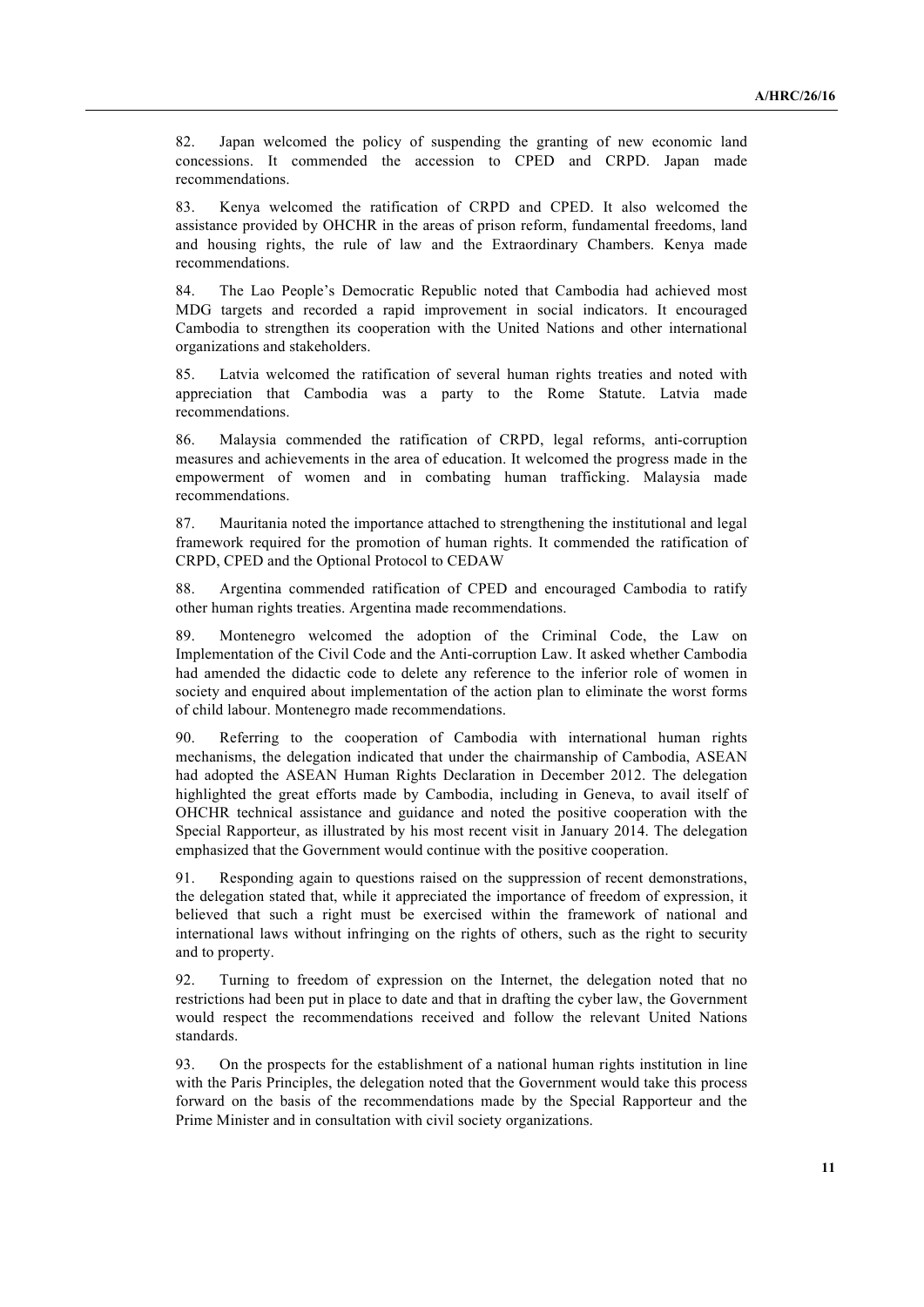94. Responding to questions about reports of harassment and intimidation against human rights defenders, the delegation emphasized that Cambodia had made great efforts to work with civil society, including human rights defenders, and that the Cambodia Human Rights Committee had fully cooperated with OHCHR and civil society organizations.

95. Regarding child labour, the delegation mentioned that the Ministry of Social Affairs and the Ministry of Labour had municipal/provincial offices that worked to identify cases of child labour. The delegation noted, however, that such cases were not always straightforward, given that, owing to poverty, parents often did not wish their children to be taken out of factories.

96. On the current ban on demonstrations and public assembly, the delegation added that the ban was introduced temporarily until the situation had improved and that it applied to public assembly. In this regard, the delegation indicated that the Government was also drafting a law on access to information.

97. Morocco welcomed the willingness of Cambodia to undertake electoral reforms. It commended the mechanism to protect the rights of persons deprived of their liberty, especially the right not to be subjected to torture or ill-treatment. Morocco made recommendations.

98. Myanmar noted with appreciation that Cambodia had achieved five of the MDGs. It welcomed efforts to establish a national human rights institution and the implementation of the national plan, "Education for All". Myanmar made recommendations.

99. Nepal appreciated the priority given to education, health services and employment and welcomed measures to prohibit discrimination against women. It appreciated the constructive engagement of Cambodia with the Special Rapporteur. Nepal made recommendations.

100. The Netherlands welcomed the importance attached to freedom of expression and information and freedom of the press and publications. It was concerned about violations of the freedom of assembly and association that had affected trade unions and civil society organizations. It made recommendations.

101. New Zealand expressed concern about allegations of fraud, irregularities and violence prior to the elections in 2013 and was concerned about challenges faced by human rights defenders, journalists and labour organizers. It made recommendations.

102. Nicaragua welcomed the ratification of international treaties, the enactment of domestic laws and the adoption of educational, health and housing programmes. It encouraged Cambodia to incorporate the UPR recommendations into its action plan to eliminate the worst forms of child labour. Nicaragua made recommendations.

103. Pakistan commended the ratification of international treaties, the creation of human rights protection mechanisms and the establishment of direct contacts between the Ministry of Women's Affairs and corresponding provincial and municipal departments. Pakistan made recommendations.

104. Poland encouraged Cambodia to comply with the recently ratified international human rights treaties. It was concerned about the situation in the justice sector and about the excessive use of force during election-related demonstrations and strikes by workers in the garment sector. Poland made recommendations.

105. Portugal welcomed the creation of the National Council for Children and its regional network. It made recommendations.

106. The Republic of Korea encouraged Cambodia to strengthen its policies to meet people's expectations for enhanced freedom and rights. It regretted the loss of life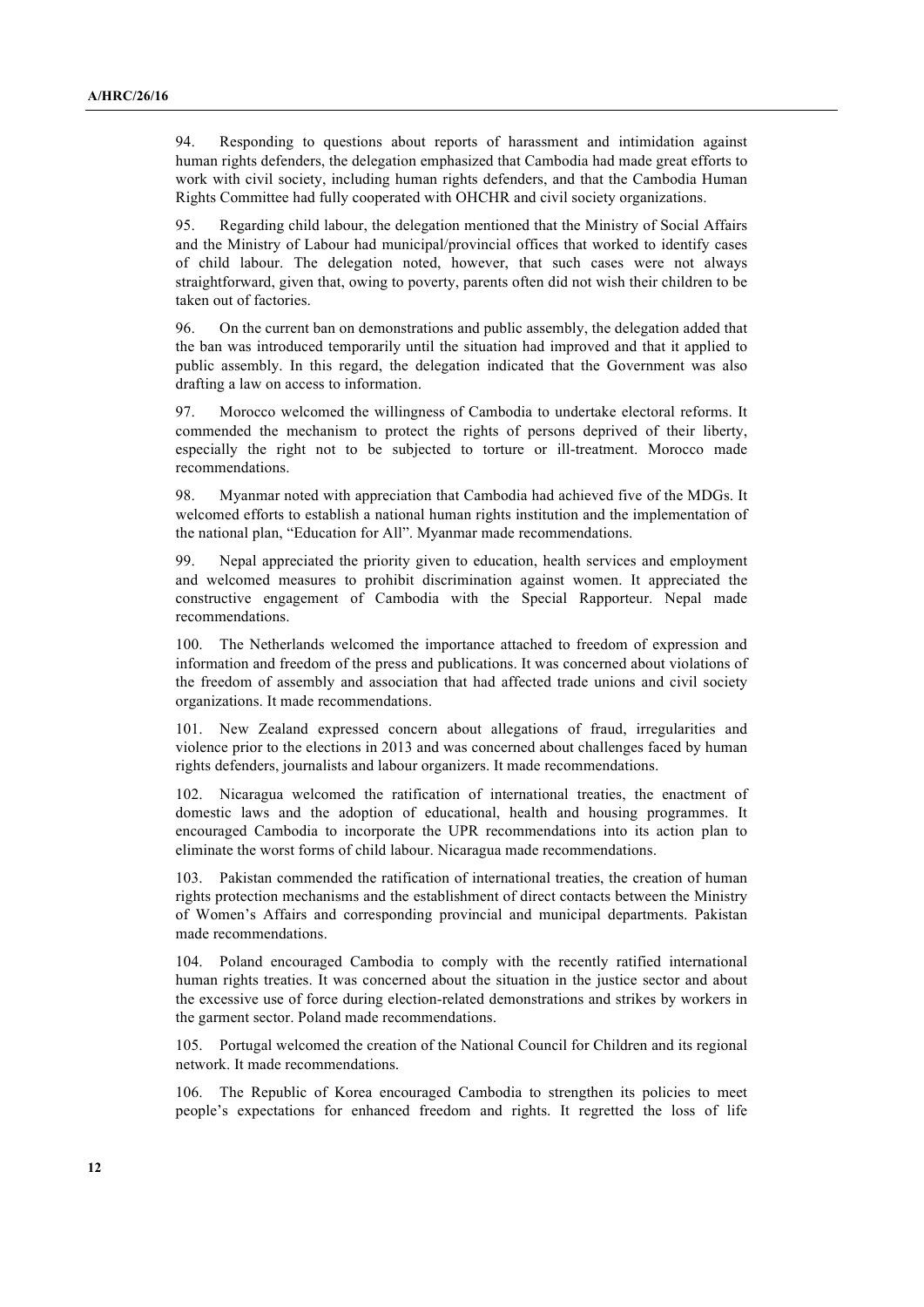occasioned by the violent measures taken by the security forces against protesters in the garment sector. It made recommendations.

107. Romania noted that Cambodia continued to face serious challenges. It made a recommendation.

108. The Russian Federation noted the efforts made to combat poverty, to achieve sustainable development and to ensure enhanced access to health care and education. It made recommendations.

109. Senegal commended the adoption of national action plans to improve the living conditions of children, women and persons with disabilities. It welcomed measures to combat impunity, especially the establishment of the Extraordinary Chambers. Senegal made recommendations.

110. Serbia noted that steps were being taken to establish an independent national human rights institution, to strengthen the independence of judges and prosecutors and to reform the prison system. Serbia made recommendations.

111. Australia expressed concern about restrictions on freedom of assembly and association, particularly the recent disproportionate violence against protesters, including detention without trial. Noting allegations of electoral irregularities in 2013, it welcomed the stated commitment to undertake electoral reforms. Australia made recommendations.

112. Slovakia encouraged Cambodia to ratify additional human rights treaties. Referring to reports of intimidation and threats against human rights defenders, it invited Cambodia to engage in a meaningful dialogue with them and to ensure their protection. It urged Cambodia to cooperate fully with the Special Rapporteur, other special procedures mandate holders and OHCHR. Slovakia made recommendations.

113. On the reports of irregularities in relation to the election in July 2013, the delegation cited the example of the indelible ink and stated that the ink was so effective that it had remained on voters' fingers for a month after the elections. The delegation also discredited the reports of irregularities concerning voter registration and the allegation that the election was not conducted transparently, emphasizing that effective measures were in place to address discrepancies or problems.

114. On the efforts to combat corruption, the delegation referred to the Anti-Corruption Law, which was adopted in 2010 in line with the relevant international conventions, and the existence of the National Anti-Corruption Council and the national anti-corruption unit. The delegation noted that great efforts were being made to disseminate and enforce the Anti-Corruption Law and many offenders had been prosecuted.

115. On the Extraordinary Chambers in the Courts of Cambodia, the delegation affirmed that Cambodia strictly followed the internal rules of the Chambers and never interfered with its work. National auditors were in place to monitor and prevent corruption within the institution. The delegation also added that in the past year, Cambodia had paid \$1.7 million for utilities for the Chambers, including electricity and transport, and \$1.8 million for the salaries of the national staff.

116. On land issues, the delegation explained that the land law and other relevant regulations, as well as the necessary mechanisms for implementation, were in place to protect the rights of the people. Once the land was titled, it was for the courts to settle disputes. Individuals who lived on State-owned land were usually provided with two options, either to accept a proposed development project on the same spot, or be relocated. For those who lived on private land, the Government facilitated a mutually acceptable solution with the private companies concerned.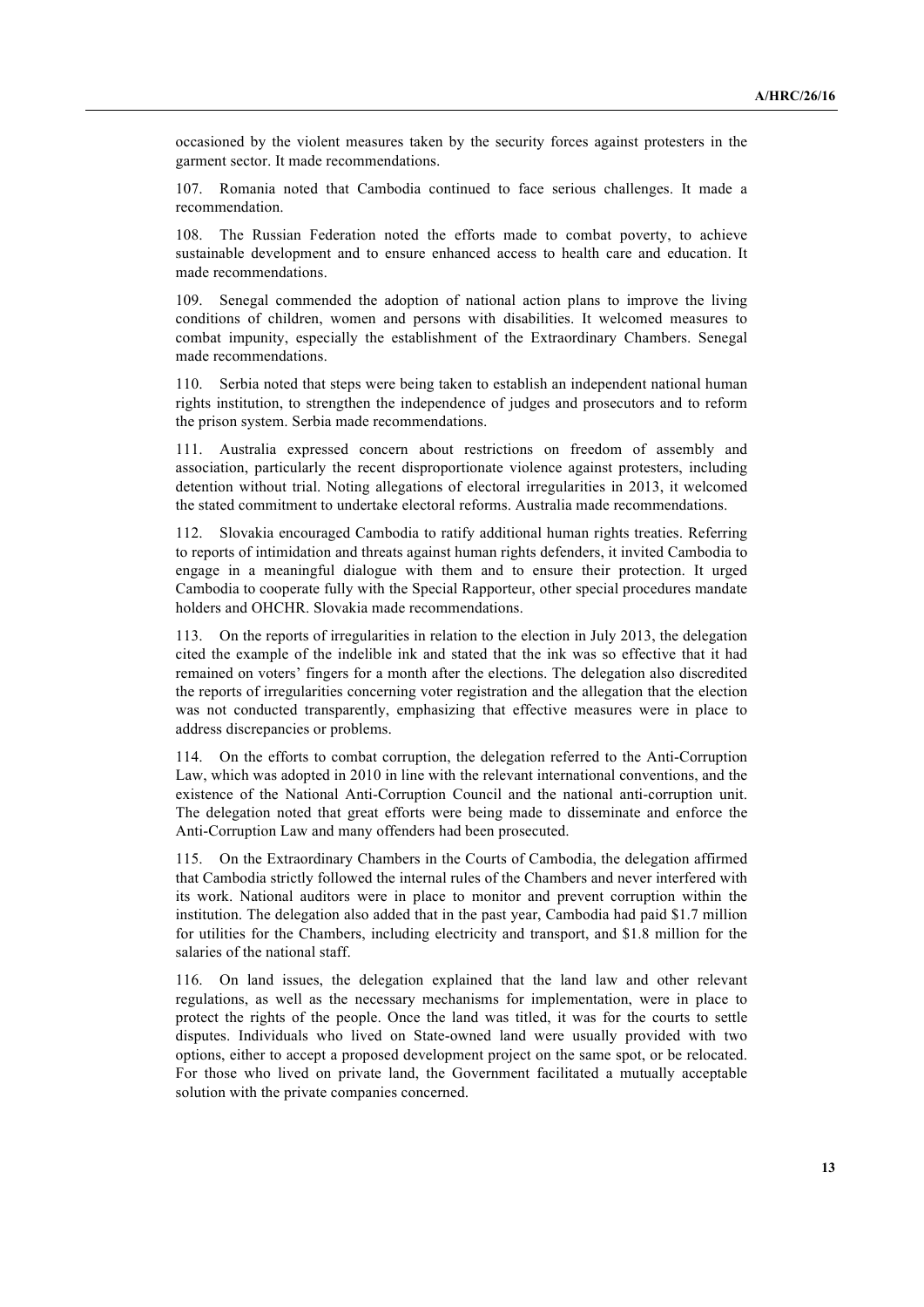117. In conclusion, the delegation thanked its interlocutors for all the recommendations received. Noting that those recommendations would be prioritized, with indications of a timeline, the delegation stated that Cambodia would draft a human rights action plan on the basis of the recommendations.

### **II. Conclusions and/or recommendations**

118. **The recommendations formulated during the interactive dialogue and listed below enjoy the support of Cambodia:**

118.1 **Ratify the first Optional Protocol to the International Covenant on Civil and Political Rights and sign and ratify the second Optional Protocol to ICCPR (France);**

118.2 **Ratify Optional Protocols 1 and 2 to ICCPR (Austria);**

118.3 **Ratify the Second Optional Protocol to the International Covenant on Civil and Political Rights (Hungary);**

118.4 **Continue exploring possibilities to extend its international commitments by ratifying the Optional Protocols to ICCPR (Latvia);**

118.5 **Ensure the realization of the right to education to all children in Cambodia, including to the children of Vietnamese origin, and sign and ratify the Optional Protocols to ICESCR and to the Convention on the Rights of the Child on a communications procedure (Portugal);**

118.6 **Ratify the International Convention on the Protection of the Rights of All Migrants Workers and Members of their Families (Ecuador);**

118.7 **Consider ratifying the International Convention on the Protection of the Rights of All Migrant Workers and Members of their Families that it signed in 2004 (Egypt);**

118.8 **Take the necessary steps to ratify the International Convention on the Protection of the Rights of All Migrant Workers and Members of Their Families (Ghana);**

118.9 **Ratify the UNESCO Convention against Discrimination in Education (Brazil);**

118.10 **Ratify the UNESCO Convention against Discrimination in Education (Chad);**

118.11 **Take steps to ratify the UNESCO Convention against Discrimination in Education (Austria);**

118.12 **Continue the process of accession to the core human rights instruments (Azerbaijan);**

118.13 **Adopt effective measures to combat the culture of violence and impunity and to establish an independent and adequately resourced national preventive mechanism according to OP-CAT requirements (Germany);**

118.14 **Ensure the full implementation of the recently adopted regulations referring to the Criminal Code (Montenegro);**

118.15 **Review the penal code to ensure it aligns with Cambodia's obligations under the International Convention on Civil and Political Rights pertaining to**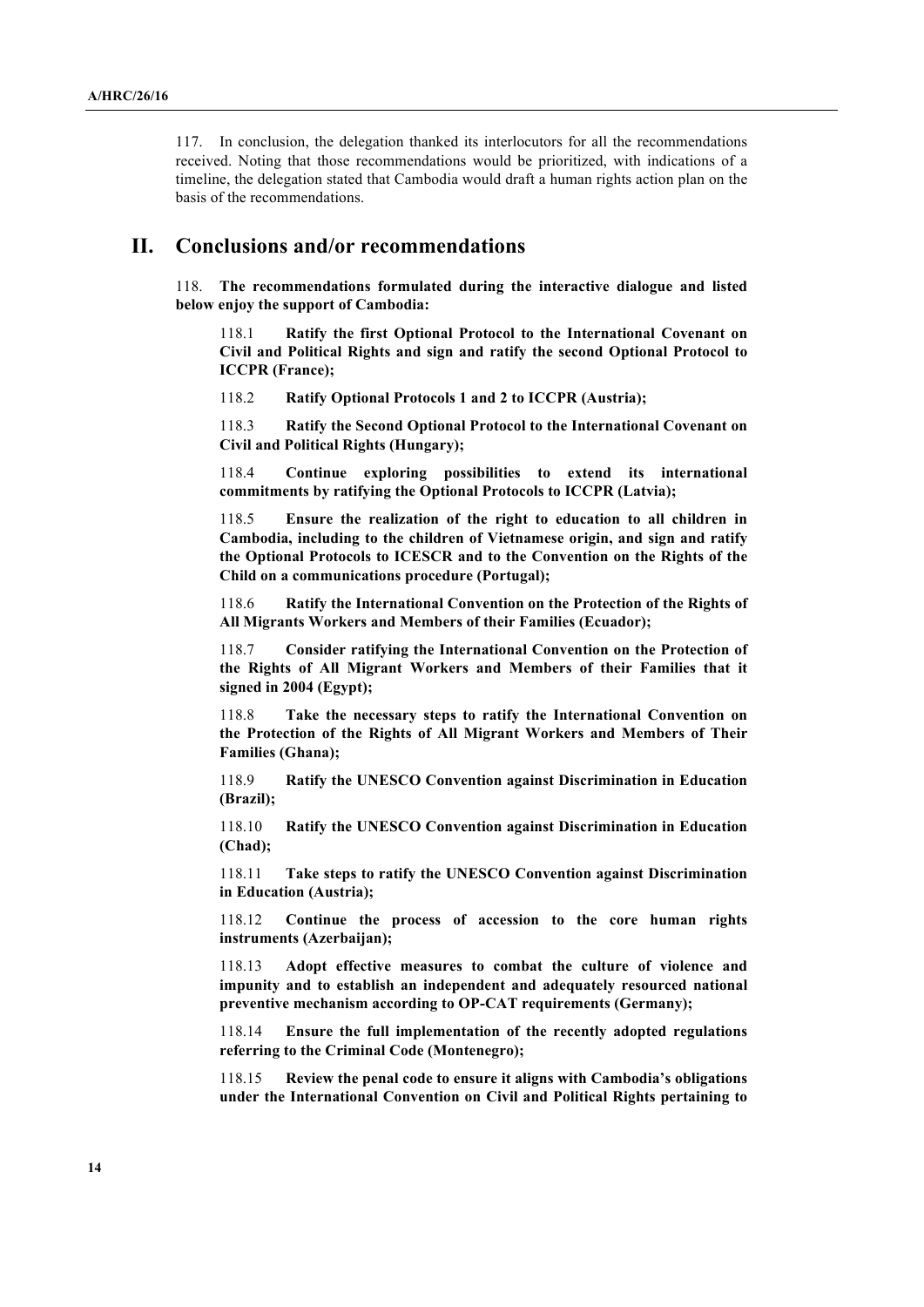**freedom of expression and take the necessary actions to amend or repeal any articles which do not meet these obligations (Canada);**

118.16 **Revise the Penal Code in order to bring it into line with international standards and Cambodia's obligations under the International Covenant on Civil and Political Rights (Belgium);**

118.17 **Establish a law on freedom of information in accordance with international standards (Belgium);**

118.18 **Adopt legislative and other measures that promote the enjoyment of freedom of expression (Botswana);**

118.19 **Take action to ensure that Cambodian legislation enables all political parties, labour unions and other civil society groups to exercise their rights to freedom of expression, association and peaceful assembly; and that peaceful demonstrations can occur safely and without fear of intimidation or excessive use of force on the part of the Cambodian authorities (Canada);**

118.20 **Revise the Penal Code as well as other laws so that they comply with international freedom of expression standards and prevent the harassment of human rights defenders, journalists and NGOs (Czech Republic);**

118.21 **Take steps to bring Cambodia's laws and practices into line with existing international human rights standards in relation to freedom of expression, including press freedom (Ireland);**

118.22 **Protect free and independent media, namely through the revocation of article 305 of the Penal Code and article 13 of the Press Law (Portugal);**

118.23 **Take the necessary steps to strengthen the legal framework surrounding elections so as to ensure that future elections are free and fair, thereby allowing Cambodian citizens to have a say in the decisions that affect their lives and to elect the officials who reflect and respond effectively to their needs (Canada);**

118.24 **Implement the three draft laws aimed at promoting the independence and efficiency of the judiciary system once adopted (Portugal);**

118.25 **Implement and strengthen policies and laws to protect and promote the rights of persons with disabilities and ensure that these mechanisms enjoy a human rights based approach consistent with the CRPD and in consultation with civil society (Colombia);**

118.26 **Adopt and implement laws that prohibit all forms of ill-treatment of children and that protect them from forced labour, sexual exploitation and abuse (Portugal);**

118.27 **Give continuity to legislative and institutional reforms for the promotion and protection of human rights (Nepal);**

118.28 **Continue strengthening its national institutional capacity in promoting and protecting human rights, including through completing the process of establishment of a national human rights institution in accordance with the Paris Principles (Indonesia);**

118.29 **Rapidly create a national human rights institution in conformity with Paris Principles (Tunisia);**

118.30 **Establish an independent institution in charge of human rights in accordance with the Paris Principles (Algeria);**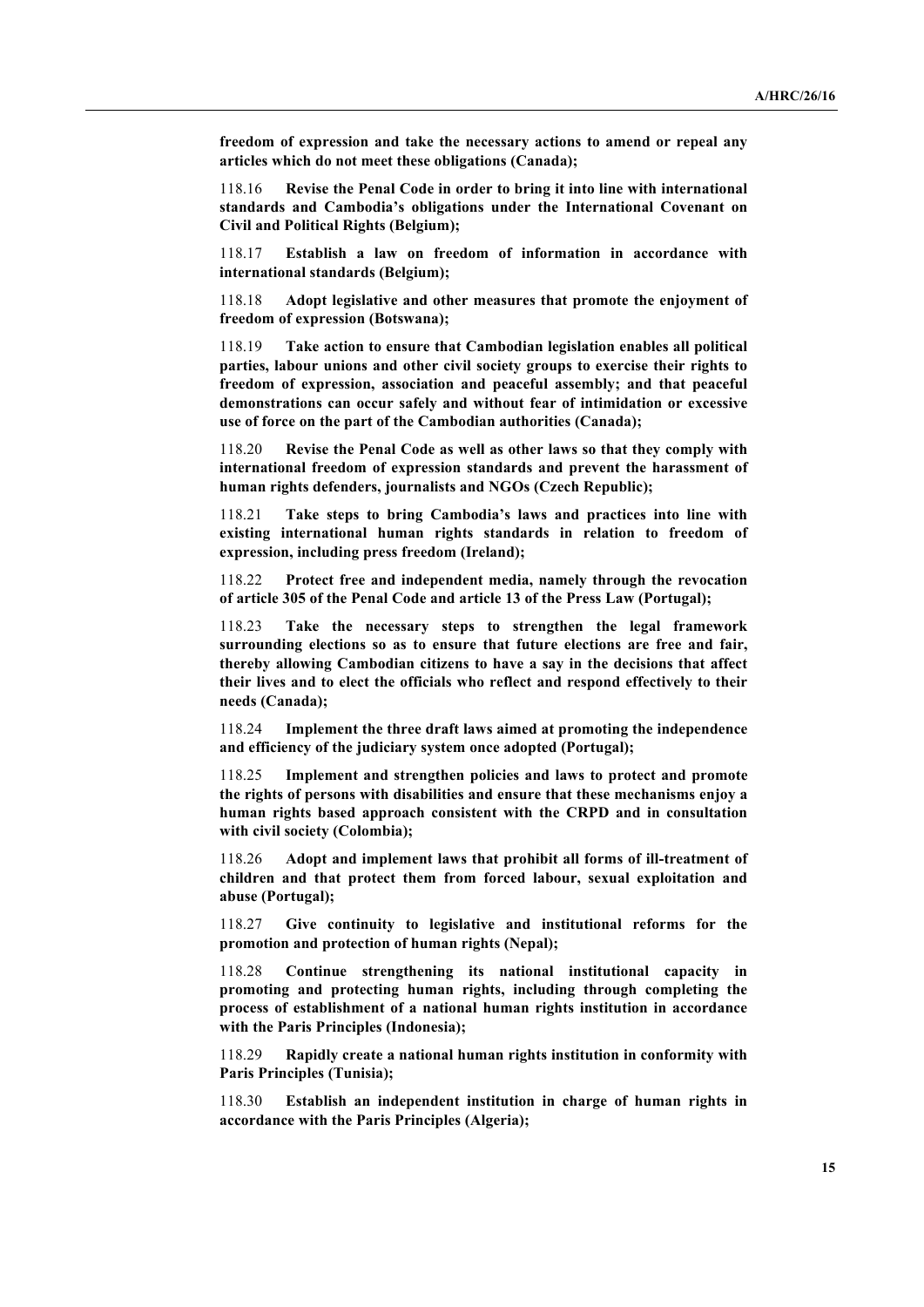118.31 **Finalize the establishment of a national human rights institution in accordance with the Paris Principles (Egypt);**

118.32 **Consider the establishment of a national human rights institution in line with the Paris Principles (India);**

118.33 **Establish an independent national human rights institution (Thailand);**

118.34 **Increase efforts to establish a national human rights institution in compliance with the Paris Principles (Chile);**

118.35 **Continue the positive steps it has undertaken to establish a national human rights institution based on the Paris Principles (Malaysia);**

118.36 **Establish a national institution for the promotion and protection of human rights in conformity with the Paris Principles (Morocco);**

118.37 **Continue with its efforts for the establishment of an independent national human rights institution in accordance with the Paris Principles (Pakistan);**

118.38 **Establish an independent national human rights institution, consistent with the Paris Principles (Australia);**

118.39 **Work on strengthening international cooperation in the field of human rights (Turkmenistan);**

118.40 **Strengthen human rights cooperation and constructive dialogue, including those through the ASEAN Human Rights Commission and with the relevant United Nations human rights bodies and mechanisms (Viet Nam);**

118.41 **Seek the support of the international community in the framework of technical and financial assistance in order to strengthen its capacities for the timely implementation of activities relating to human rights (Angola);**

118.42 **Continue its efforts for human rights education and training at all levels including for government functionaries (Pakistan);**

118.43 **Support family-oriented approaches for the protection of the rights of the child and implement the already existing national policy in this regard (Serbia);**

118.44 **Consider further cooperation with the international human rights monitoring mechanisms, including the treaty bodies and special procedures of the Human Rights Council (Turkmenistan);**

118.45 **Continue cooperation with the mandate of the Special Rapporteur on the situation of human rights in Cambodia and implement his recommendations (Austria);**

118.46 **Strive to maintain a constructive working relationship with the Special Rapporteur on the situation of human rights in Cambodia in respect of his independence and that of OHCHR (Belgium);**

118.47 **Cooperate fully with the office of the High Commissioner for Human Rights in Cambodia and accept the visit requests by the special rapporteurs (Switzerland);**

118.48 **Further enhance its cooperation with OHCHR and the mechanisms of the Human Rights Council (Kenya);**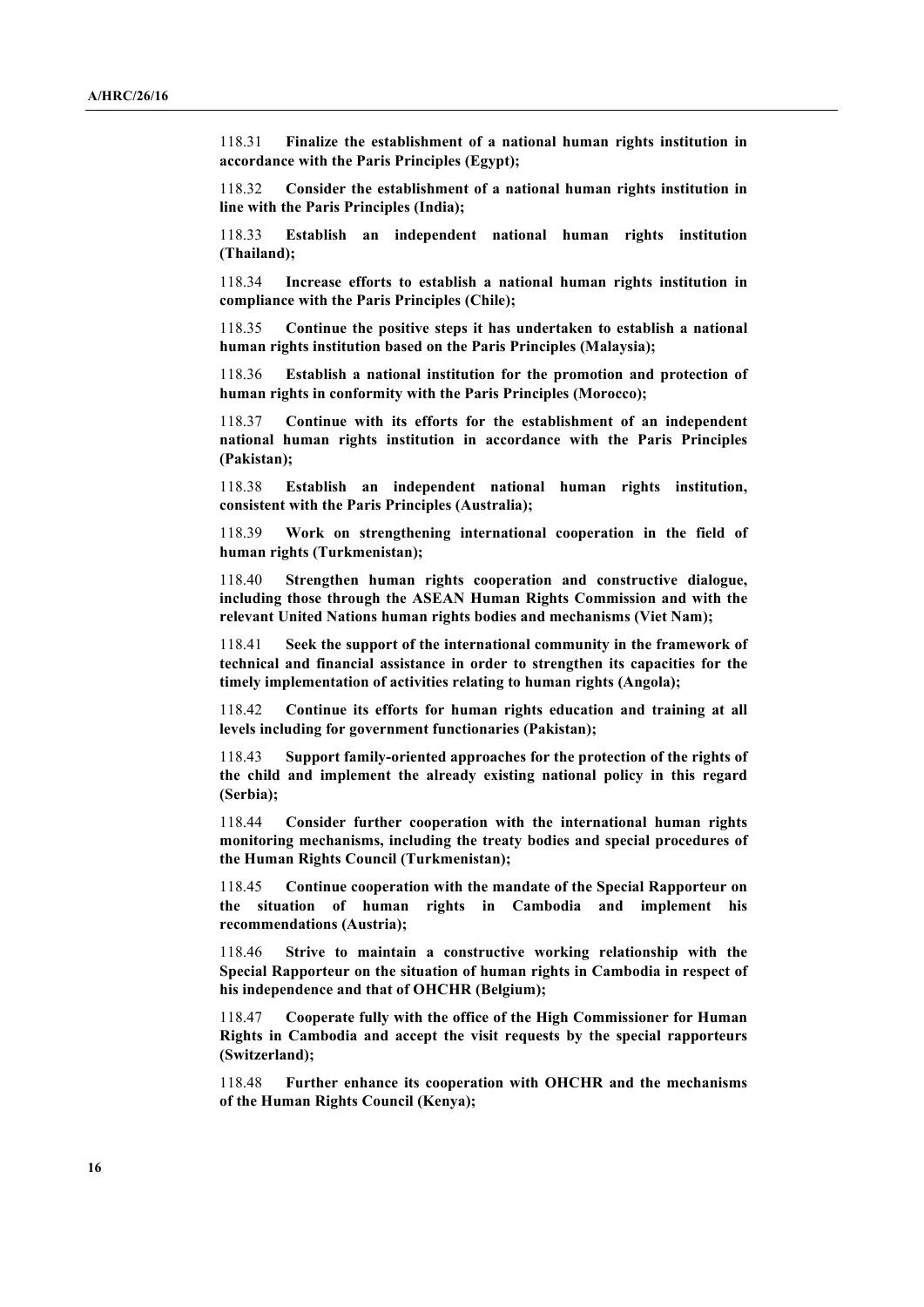118.49 **Make further efforts to raise awareness on gender equality and to combat discrimination against women (Slovenia);**

118.50 **Implement all measures, including national awareness-raising campaigns, and efforts aimed at amending or eliminating patriarchal attitudes and stereotypes discriminating against women, including those based on the Chbab Srey (Uruguay);**

118.51 **Continue its progress in promoting and protecting women's rights with the consolidation of the institutional mechanisms and the implementation of laws which are being positively promoted (Venezuela (Bolivarian Republic of));**

118.52 **Continue efforts on the elimination of all forms of discrimination against women (Algeria);**

118.53 **Promote a gender equality law regarding the rights to property, inheritance and marriage (Mexico);**

118.54 **Continue its measures on awareness-raising campaigns and other necessary measures with regard to the promotion of equity in the society and the elimination of discrimination against women (Azerbaijan);**

118.55 **Continue empowering women, children and underprivileged sections of society (Nepal);**

118.56 **Continue its efforts for the elimination of discrimination against women (Pakistan);**

118.57 **Continue to combat discrimination suffered by the children of marginalized and vulnerable groups and eradicate gender-based stereotypes. Along these lines, ensure the continuation of the Strategic Education Plan 2009–2013, to offer the same opportunities to all children and youth regardless of race, colour, sex, language, belief, religion, political beliefs, circumstances of birth and social conditions (Colombia);**

118.58 **Create conditions favourable to inter-ethnic tolerance in Cambodia for the democratic future of the country (Switzerland);**

118.59 **Continue with measures to guarantee the birth registration of children, with no discrimination against migrant children, and continue strengthening the legal framework for the procedures of acquisition of nationality (Argentina);** 

118.60 **Consider taking the necessary measures to further improve prison conditions (India);**

118.61 **Take measures to avoid the use of excessive force and ensure that conditions of arrest and pretrial detention meet international standards (Belgium);**

118.62 **Take all the measures to prevent and combat violence and sexual abuse against women and children, including rape, by promoting an effective mechanism to receive and investigate complaints of sexual violence and offering the victims psychological and medical assistance (Uruguay);** 

118.63 **Deploy further efforts in order to prevent and punish violence, including rape, against women and children and pay special attention to the most vulnerable families living in a poor environment (Italy);**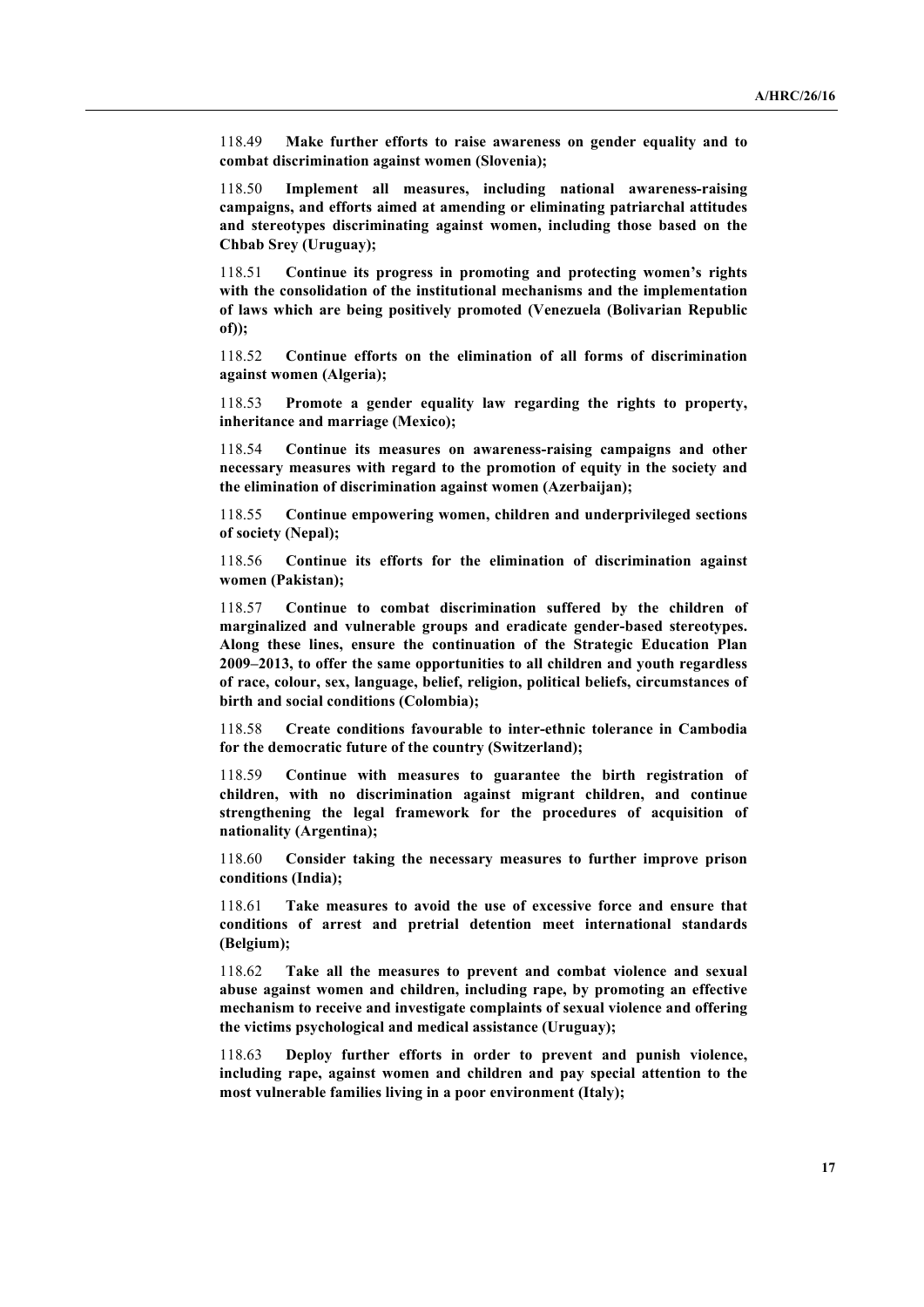118.64 **Increase the awareness-raising campaign on the rights of women and children, involving journalists and media professionals as one of its focus groups (Italy);**

118.65 **Reform national legislation with the aim of improving the protection of children and women from violence and above all domestic violence (Russian Federation);**

118.66 **Take the necessary measures to ensure that children and minors in rehabilitation centres and youth centres are not in any way submitted to torture or ill-treatment, in conformity with the provisions of the Convention on the Rights of the Child (Belgium);**

118.67 **Continue its efforts in promoting and protecting the rights of the child, including finalizing and implementing the new draft of a national plan to eliminate the worst forms of child labour for the period 2013–2018 (Indonesia);**

118.68 **Ensure full compliance with the laws on child labour and implement its national plan of action on the elimination of the worst forms of child labour; strengthen the legislation prohibiting child labour with priority for the situation of children in domestic work; increase the number of labour inspections; and ensure that fines and criminal sanctions against persons who use illegal child labour are imposed (Uruguay);** 

118.69 **Strengthen the measures to combat child labour and the exploitation of children (Algeria);**

118.70 **Continue government efforts to eradicate the worst forms of child labour and to improve safety standards at work (Cuba);**

118.71 **Implement the plan of action to eliminate the worst forms of child labour (Iraq);**

118.72 **Combat the issues of rape and prostitution of minors by ensuring the full implementation of the laws criminalizing sexual abuse and exploitation (Belgium);**

118.73 **Design an adequate mechanism for assisting street children so that they can benefit from aid and reintegration services (Djibouti);**

118.74 **Improve its efforts on child protection systems, particularly children belonging to marginalized and disadvantaged groups (Iran (Islamic Republic of));**

118.75 **Continue efforts to combat trafficking in persons (Uzbekistan);**

118.76 **Redouble efforts to combat trafficking in persons, especially women and children (Ecuador);**

118.77 **Continue to take the necessary measures for effectively fighting human trafficking and child labour (Germany);**

118.78 **Continue making efforts to combat trafficking in persons, in particular children (Nicaragua);**

118.79 **Fully implement the framework for the reform of the justice system established in the September 2010 report by the Special Rapporteur on the situation of human rights in Cambodia (Spain);**

118.80 **Ensure that endeavours concerning legal reforms continue unhindered (Sweden);**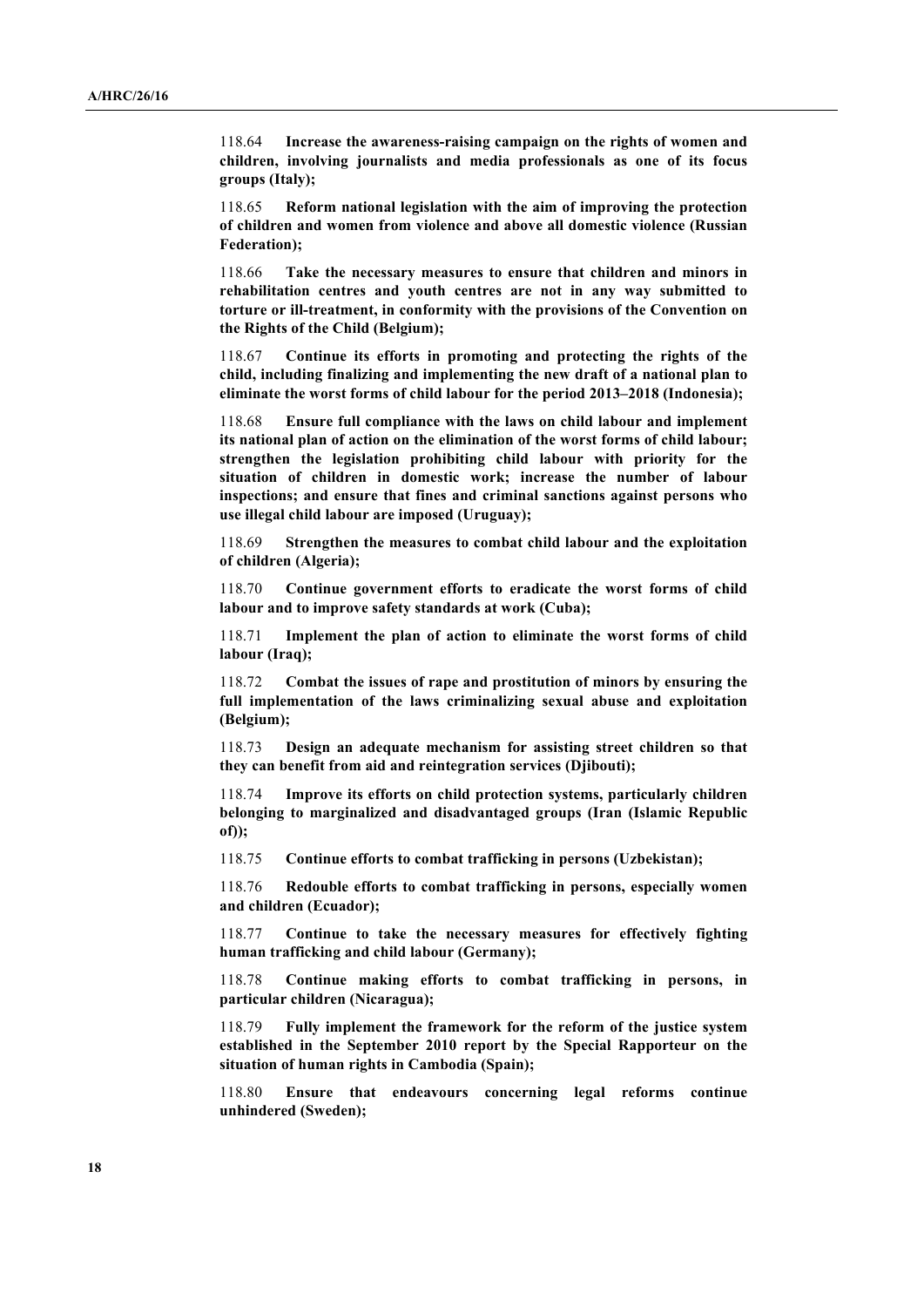118.81 **Step up efforts aimed at strengthening the independence of both of the judiciary and the media (Italy);**

118.82 **Take all necessary measures to guarantee the independence of justice without control or political interference (Switzerland);**

118.83 **Establish a judicial reform which provides, inter alia, mechanisms to guarantee an independent justice and the effectiveness of the bodies responsible for combating corruption (Belgium);**

118.84 **Continue with the judicial reform process, including the implementation of measures to strengthen institutions and guarantee their independence (Chile);**

118.85 **Take measures which promote the independence of the judiciary in law and practice (Botswana);**

118.86 **Further strengthen its judicial institutions and the national human rights institution, in order to guarantee their effective independence (Kenya);**

118.87 **Undertake relevant reforms that guarantee the independence and impartiality of the judiciary and ensure that it is free from political control and interference (Poland);**

118.88 **Adopt and apply the laws on the status of judges and prosecutors, on the judicial organization and functioning of tribunals and on the High Council of the Judiciary to guarantee the independence of the judiciary system (France);**

118.89 **Adopt all necessary measures to ensure the independence of justice, including by means of effective implementation of the judicial reform (Slovakia);**

118.90 **Accelerate its judicial reform process to strengthen and guarantee the independence of the judiciary and to address corruption issues within the judiciary system by adopting relevant laws of reform (Republic of Korea);**

118.91 **Continue its efforts to enhance the rule of law as enshrined in its Constitution (Singapore);**

118.92 **Continue with measures to strengthen independent and impartial investigations into human rights abuses (Argentina);**

118.93 **Put in place a juvenile justice system adapted to the needs of juvenile delinquents, particularly so that minors are not detained with adults (Djibouti);**

118.94 **Adopt the necessary measures to guarantee access to justice for women (Spain);**

118.95 **Strengthen the means at the disposal of the justice system and make it more accessible to indigent persons (Senegal);**

118.96 **Strengthen the law enforcement authorities (Iraq);**

118.97 **Make further efforts, including in a financial sense, to ensure the smooth implementation and successful conclusion of the Khmer Rouge Tribunal, in cooperation with the international community (Japan);**

118.98 **Ensure, as a matter of urgency, that the national portion of the budget for the Extraordinary Courts is met (New Zealand);**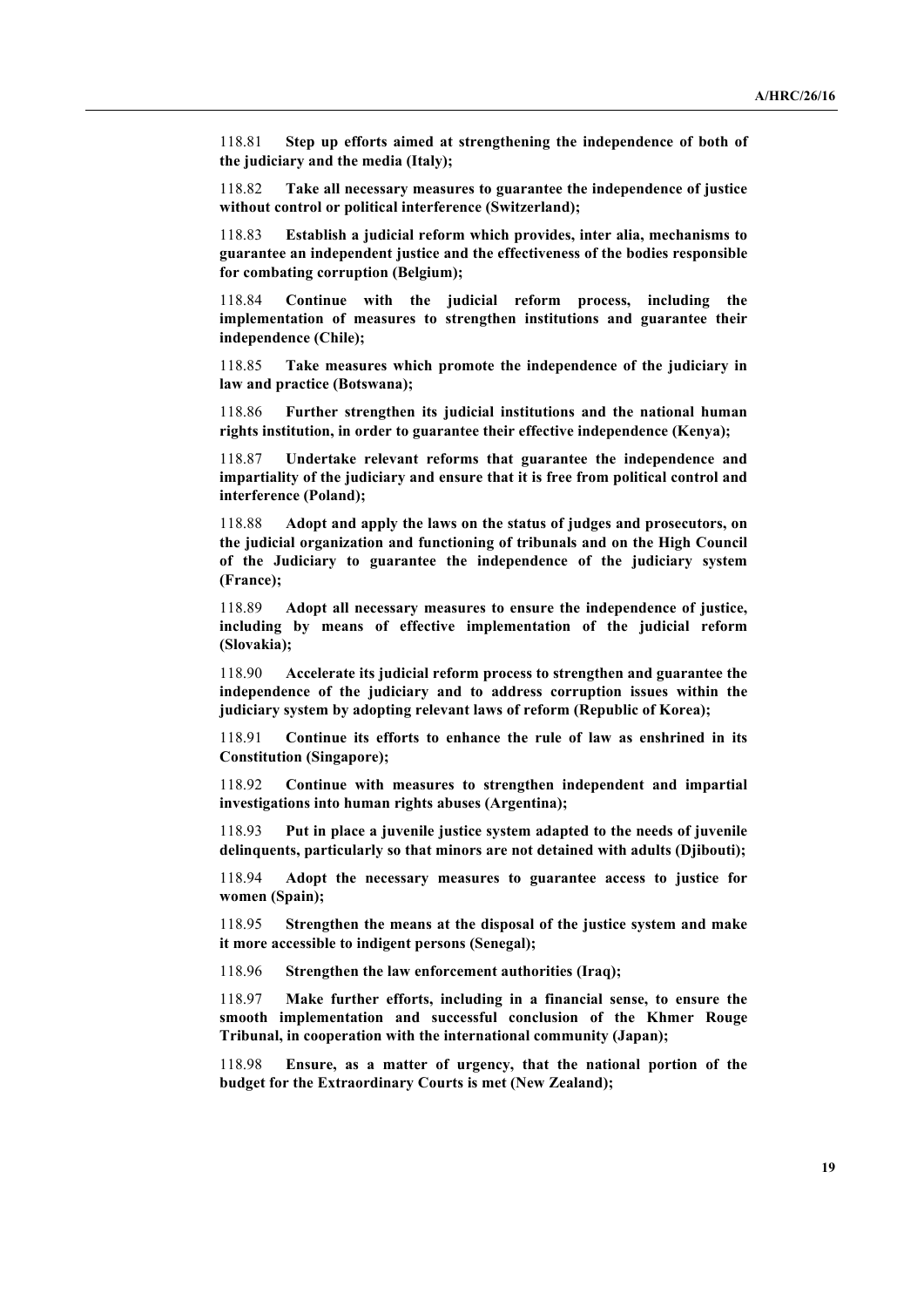118.99 **Pursue the measures which have been taken on judicial reform to support the activity of the Extraordinary Chambers and continue cooperation with the Special Rapporteur (Romania);**

118.100 **Provide, in accordance with its obligations under international human rights law, effective protection for the family as the fundamental and natural unit of society (Egypt);**

118.101 **In line with its commitment under the previous UPR cycle, work towards ensuring free access to the electronic media and liberalize the electronic media ownership rules by drafting a cyber law in accordance with international standards (Hungary);**

118.102 **Ensure that the concept of defamation and disturbance of public order is in line with the human right to freedom of expression in law and practice (Germany);**

118.103 **Approach the issue of regulating freedom of expression on the Internet through consultations with all stakeholders (Sweden);**

118.104 **Promote a safe and favourable environment that allows individuals and groups to exercise the freedoms of expression, association and peaceful assembly and put an end to harassment, intimidation, arbitrary arrests and physical attacks, particularly in the context of peaceful demonstrations (Switzerland);**

118.105 **Respect and protect the rights of human rights defenders and journalists to conduct their work without hindrance, intimidation or harassment (Austria);**

118.106 **Ensure the right of individuals and organizations to defend and promote human rights, including protection and promotion of the rights of freedom of expression, assembly and association (Colombia);**

118.107 **Ensure the protection of workers exercising the right to freedom of peaceful assembly and association and enable the full implementation of the right to freedom of expression in the country (Croatia);**

118.108 **Actively protect the rights to freedom of expression and to peaceful assembly by ensuring that any restriction on those rights is lawful, necessary and proportionate (New Zealand);**

118.09 **Adopt and implement effective measures in order to prevent the use of violence against demonstrators, in accordance with the Law on Peaceful Assembly, and enable all groups, including those expressing dissenting views, to have their rights to freedom of peaceful assembly and association fully restored (Czech Republic);**

118.110 **Ensure freedom of assembly and association and recognize the importance of trade unions and a diverse civil society in a democracy (Netherlands);**

118.111 **Ensure full respect, in law and in practice, for the freedom of peaceful assembly and of association, consistent with international law (Australia);**

118.112 **Ensure that the rights of human rights defenders are respected, in line with the recommendations accepted by Cambodia during the first UPR cycle (Belgium);**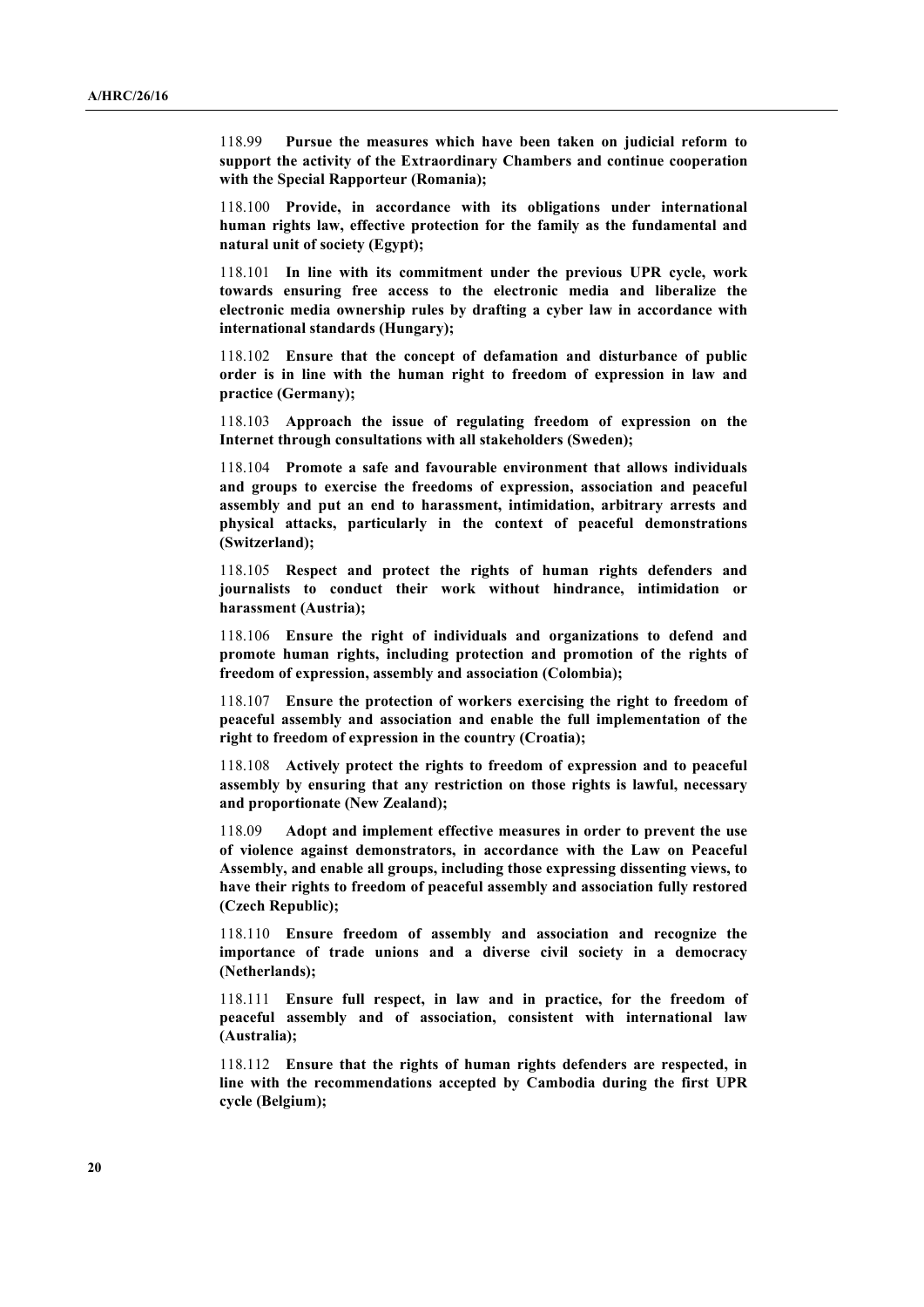118.113 **Adopt the necessary measures to respect and protect human rights defenders (Chile);**

118.114 **Take all necessary measures for the protection of human rights defenders, particularly by prosecuting the perpetrators of violence against, or intimidation of, them (France);**

118.115 **Protect the rights of human rights defenders (Germany);**

118.116 **Ensure that the right of human rights defenders to conduct their work without hindrance, intimidation or harassment is respected and protected, as recommended in the previous cycle and accepted by Cambodia (Ireland);**

118.117 **Address the electoral shortcomings raised by numerous actors, including the Special Rapporteur on Cambodia and the European Union technical assistance mission (Sweden);**

118.118 **By the end of 2014, adopt and implement the recommendations on electoral reform of the Special Rapporteur on Cambodia (United Kingdom);**

118.119 **Undertake key electoral reforms to: improve the integrity of the voter registration system and voter list; ensure that all candidates have equal access to the media; and ensure that the National Election Committee retains full independence (United States);**

118.120 **Ensure equal access of all candidates to the media, avoid manipulation of voters and foster a culture of dialogue amongst all political parties (Czech Republic);**

118.121 **The parties concerned should promote dialogue and cooperation, with regard to the outcome of the last year's general elections, in order to swiftly normalize the situation and to realize election reform (Japan);** 

118.122 **Implement electoral reform, as recommended by the Special Rapporteur on Cambodia, in order to prevent future recurrences of these issues (New Zealand);**

118.123 **Undertake electoral reforms to ensure credible electoral processes (Australia);**

118.124 **Step up the fight against false job offers and sign agreements with countries where Cambodian women are hired (Spain);**

118.125 **Strengthen its policies to improve labour standards for all workers and continue its efforts in reducing child labour (Spain);**

118.126 **Continue strengthening effective job creation programmes to combat poverty and social inequality (Venezuela (Bolivarian Republic of));**

118.127 **Promote legislation on corporate social responsibility and the dissemination of guiding principles on business and human rights with a view to improving safety in the work place and working conditions for employees (Mexico);**

118.128 **Strengthen efforts to reduce poverty in rural areas and bridge the wealth gap between rural and urban areas (Sri Lanka);**

118.129 **Cease forced dispossession and guarantee just and transparent process when it comes to land tenure (Mexico);**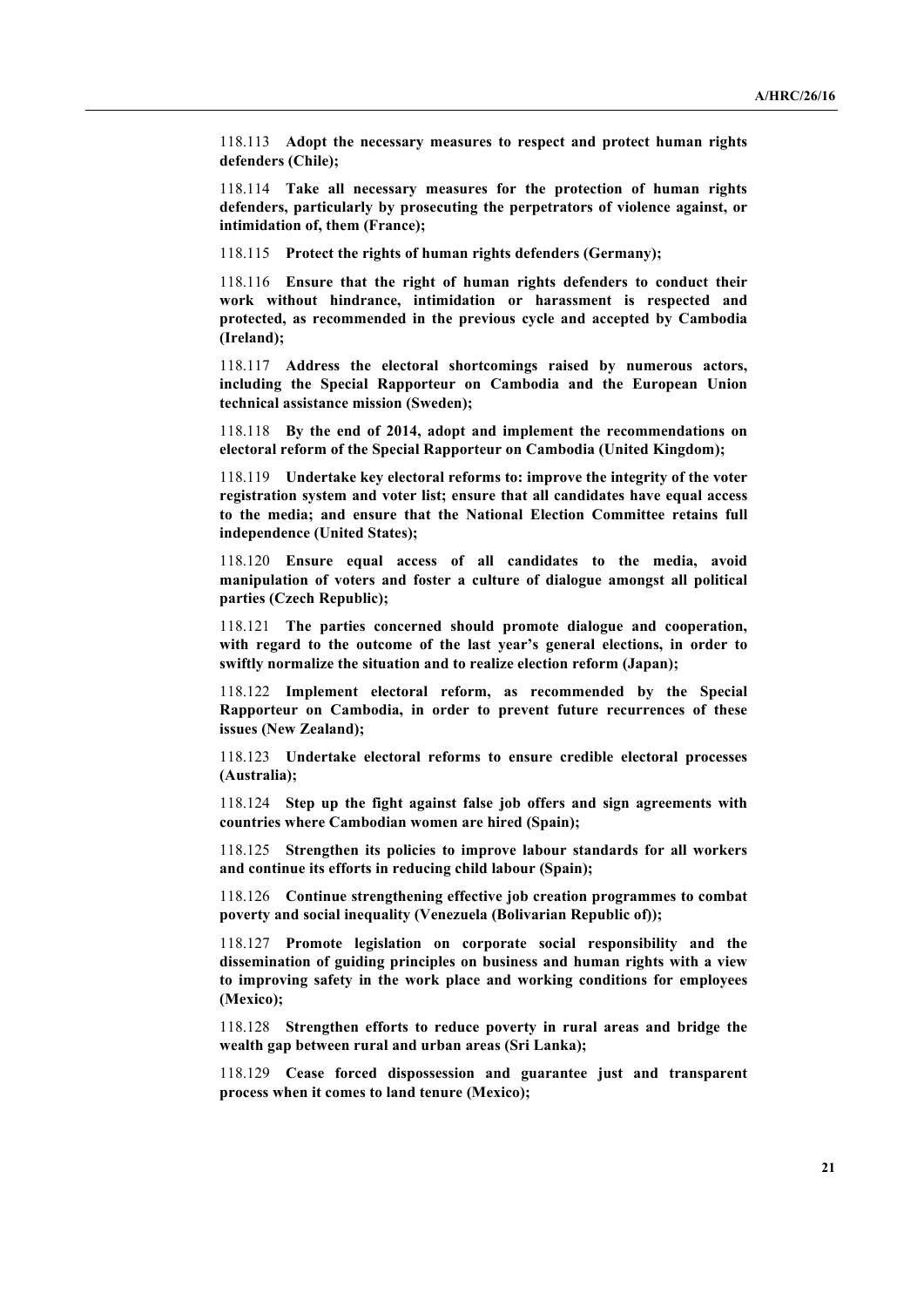118.130 **Implement a strict legislative framework which ensures that evictions and relocations are legal, negotiated and fairly compensated (Austria);**

118.131 **Continue efforts in land matters, including through the effective and transparent implementation of measures of land allocation (France);**

118.132 **Ensure that the granting of land concessions or the withdrawal of land titles or the legal rights to land use does not lead to violations of human rights (Germany);**

118.133 **Continue to make progress on important issues for the promotion of human rights and its democratization, particularly in judicial reform and measures to address land issues (Japan);**

118.134 **Continue the reform of the land tenure system to meet the national objectives of poverty reduction, food security and environmental protection (Morocco);**

118.135 **Increase measures to tackle illegal land evictions, including those against indigenous people, and consider fortifying the legislative framework consistently with international standards (Italy);**

118.136 **Intensify its efforts to achieve the national goals for poverty reduction, food security and socioeconomic development, including through land management reforms (Malaysia);**

118.137 **Continue taking measures to protect social rights, including the rights of children, women and persons with disabilities (Uzbekistan);**

118.138 **Intensify its efforts to reduce rural-urban income inequalities with support from the international community and other relevant United Nations agencies (Bhutan);**

118.139 **Continue its efforts to maintain social stability and to promote economic development, and make a good effort to develop people's lives and improve it (China);**

118.140 **Continue to take measures ensuring poverty eradication and access to health and education services (Cuba);**

118.141 **Continue reducing the poverty rate in rural areas and the wealth gap between rich and poor and between the urban and rural populations (Myanmar);**

118.142 **Reduce the gap between urban and rural areas through poverty reduction in rural areas (Iraq);**

118.143 **Implement, in cooperation with the international community, effective programmes aimed at reducing poverty, especially in the rural areas of the country (Azerbaijan);**

118.144 **Continue its work on meeting its objectives in the field of development as set out in the Millennium Declaration (Russian Federation);**

118.145 **Continue to increase its efforts to ensure the enjoyment of socioeconomic rights by citizens (Russian Federation);**

118.146 **Strengthen and improve social safety networks (Iraq);**

118.147 **Further support the development of the health sector, paying special attention to rural areas where availability, accessibility, quality and use of**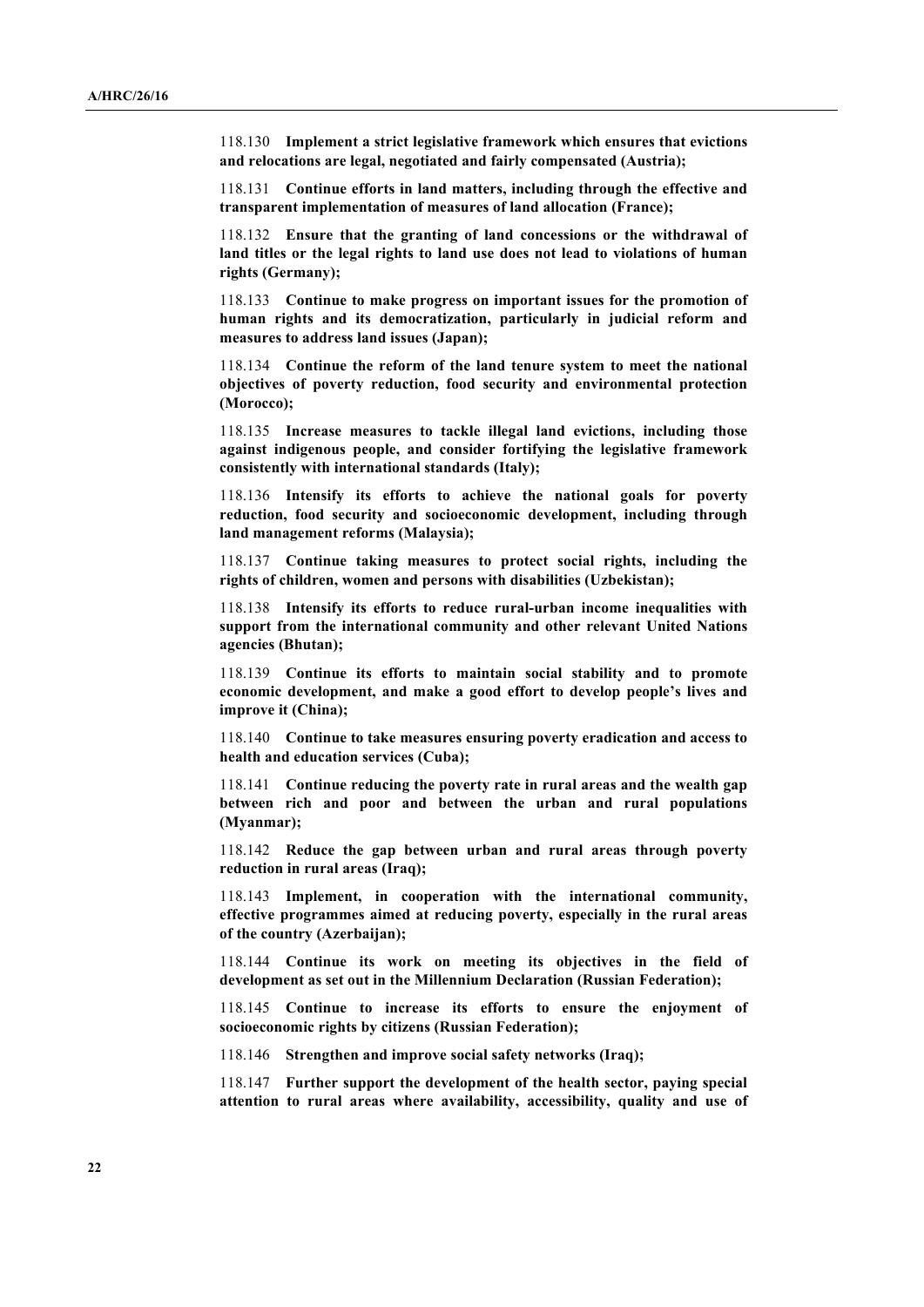**health services remain limited, in an effort to further promote and protect the human rights of its people (State of Palestine);**

118.148 **Increase its ongoing efforts aimed at promoting equitable health rights for all Cambodian people (Timor-Leste);**

118.149 **Further develop national programmes with a focus on providing access to health services to people living under the poverty line (Timor-Leste);**

118.150 **Provide free treatment to women and men living with HIV/AIDS to prevent mother-child transmission (Uruguay);**

118.151 **Step up information on sexual and reproductive health, including modern contraceptive methods, in particular for women living in rural areas (Uruguay);**

118.152 **Continue its efforts in achieving the MDGs, in particular in the area of the health of its population (Venezuela (Bolivarian Republic of));**

118.153 **Continue to adopt effective social policy regarding access to education and health services, in particular for women and children (Venezuela (Bolivarian Republic of));**

118.154 **Further improve the quality of its health services through the implementation of its National Health Strategic Plan (Brunei Darussalam);**

118.155 **Continue to pay attention to the right to health of the child, elderly people, the poor and other vulnerable groups (China);**

118.156 **Continue to promote sustainable development of the health sector, prioritizing the partnership with the national community in delivering health services to all citizens (Democratic People's Republic of Korea);**

118.157 **Pursue, even consolidate policies and programmes facilitating access to health-care services for vulnerable persons (Senegal);**

118.158 **Boost activities and strategies aimed at achieving all Millennium Development Goals, especially those related to the rights to education and health care and the rights of vulnerable groups (Viet Nam);**

118.159 **Further increase its national spending on the health and education sector to meet the targets of the MDGs (Azerbaijan);**

118.160 **Promote access to free education and health-care services, especially in rural areas, including through enhanced cooperation with neighbouring countries and development partners (Thailand);**

118.161 **Ensure that basic education is compulsory and step up its efforts to address the issue of high drop-out rates in schools and in promoting the right of girls to education (Slovenia);**

118.162 **Continue efforts to achieve universal primary education in line with the vision of the National Plan of "Education for All" (Sri Lanka);**

118.163 **Continue implementing measures aimed at improving the coverage and quality of education services, particularly in remote areas (State of Palestine);**

118.164 **In cooperation with UNDP and UNESCO, continue to improve its education system and vocational training for its people (Singapore);**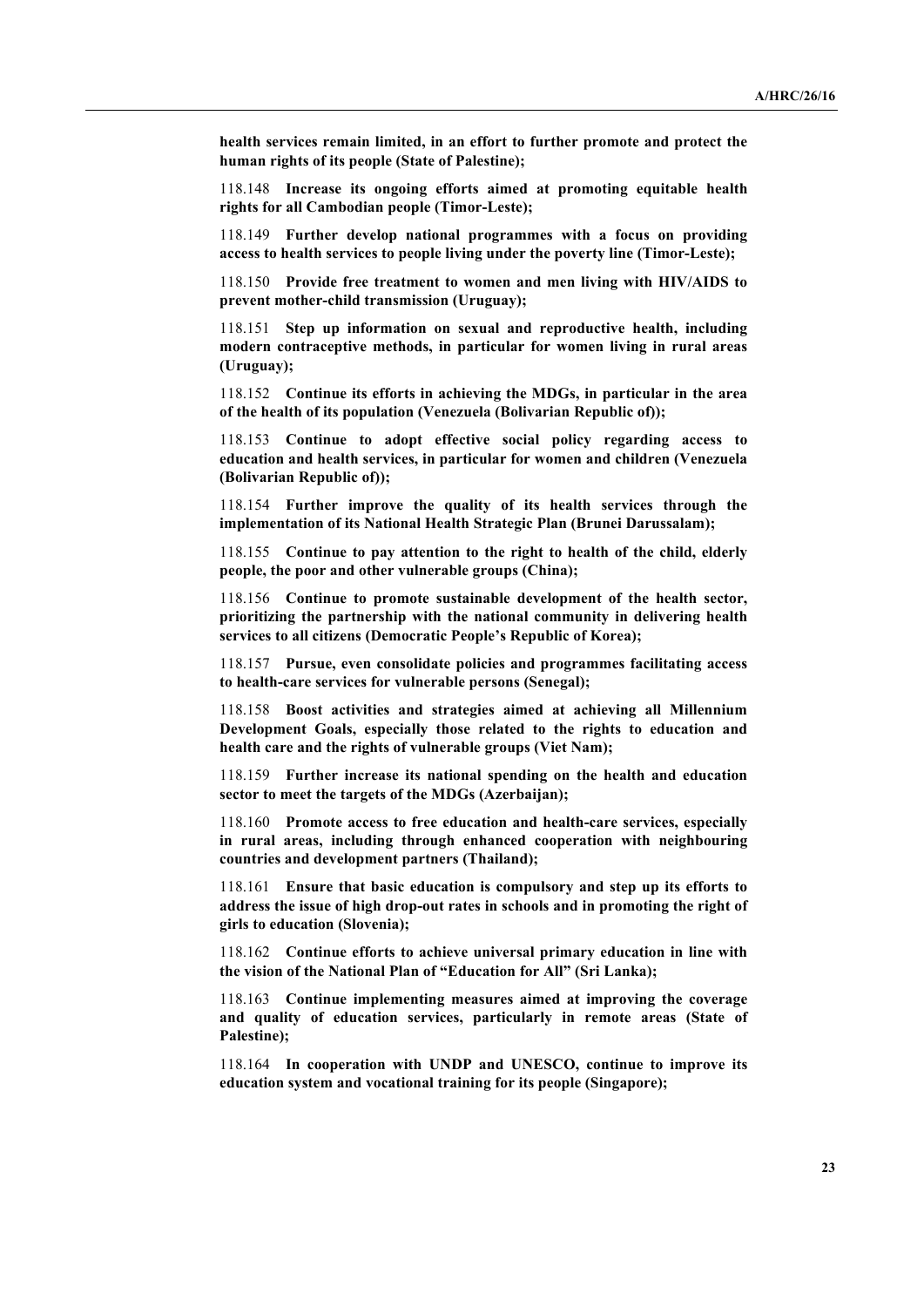118.165 **Continue to promote free-of-charge school enrolment (Democratic People's Republic of Korea);**

118.166 **Continue its efforts to transform its progress on the level of macroeconomic indicators into enhanced measures of social justice and elevated degrees of human development, particularly by ensuring universal, compulsory and free basic education (Egypt);**

118.167 **Continue working on its National Plan "Education for All" so that all Cambodian children and youth further enjoy an equitable education service (Myanmar);**

118.168 **Continue to promote programmes for access to education for all, in particular in primary education (Nicaragua);**

118.169 **Continue to protect and promote the rights of persons with disabilities (Djibouti);**

118.170 **Intensify its endeavours to implement effectively the Law on the Promotion and Protection of the Rights of Persons with Disabilities (Iran (Islamic Republic of));**

118.171 **Continue its efforts on health, the social service system and education in order to help the vulnerable and disabled, particularly women and children (Iran (Islamic Republic of));**

119. **The following recommendations will be examined by Cambodia which will provide responses in due time, but no later than the twenty-sixth session of the Human Rights Council in June 2014:**

119.1 **Make the necessary declarations under article 41 of ICCPR (Austria);**

119.2 **Make the necessary declarations under articles 21 and 22 of CAT (Austria);** 

119**.**3 **Consider acceding to the Agreement on the Privileges and Immunities of the International Criminal Court (Croatia);**

119.4 **Accede to the Agreement on the Privileges and Immunities of the Court (Slovakia);**

119.5 **Sign and ratify the Agreement on the Privileges and Immunities of the Court (France);**

119.6 **Rapidly complete the process of aligning its national law with the provisions of the Rome Statute of the International Criminal Court (Tunisia);**

119.7 **Take appropriate steps to fully align national legislation with all obligations under the Rome Statute, including by adopting specific provisions aimed at thorough and expeditious cooperation with the Court (Croatia);**

119.8 **Review its national legislation by enacting specific provisions to cooperate promptly and fully with the International Criminal Court (Latvia);**

119.9 **Establish an independent national preventive mechanism with the necessary mandate to fulfil its obligations under the Optional Protocol to the Convention against Torture and Other Cruel, Inhuman or Degrading Treatment or Punishment (Denmark);**

119.10 **Appoint the national preventive mechanism under the Optional Protocol to the Convention against Torture (Portugal);**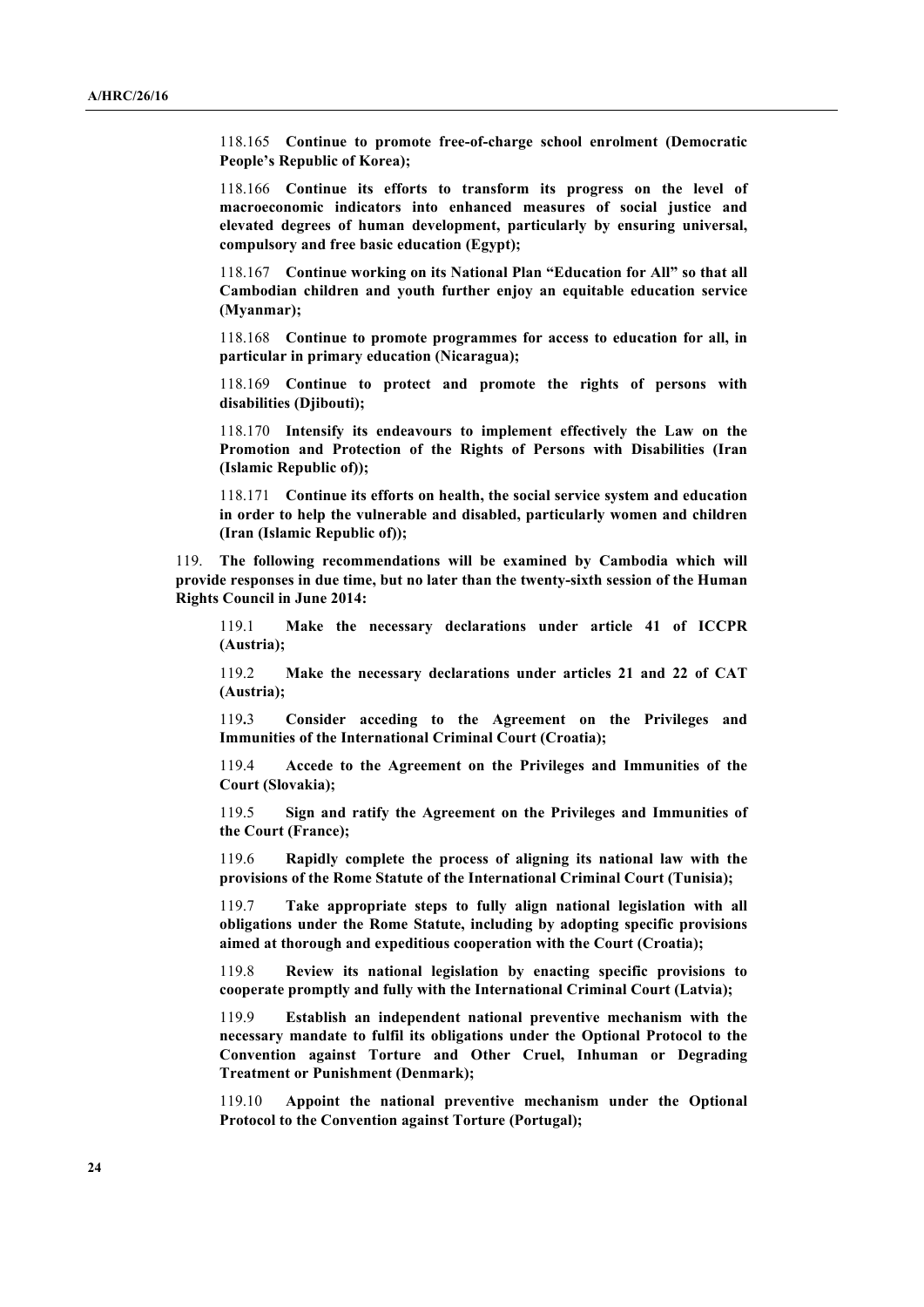119.11 **Build on structures already in place and set up a national preventive mechanism in accordance with OP-CAT standards (Serbia);**

119.12 **Rapidly create a national preventive mechanism against torture (Tunisia);**

119.13 **Issue a standing invitation to special procedures mandate holders of the Human Rights Council (Tunisia);**

119.14 **Issue a standing invitation to the special procedures of the United Nations (France);**

119.15 **Extend a standing invitation to all thematic special procedures (Montenegro);**

119.16 **Strengthen its cooperation with the special procedures mandate holders by responding positively to the pending visit requests and eventually consider extending a standing invitation to all of them (Latvia);**

119.17 **Further strengthen its cooperation with the Special Rapporteur on Cambodia and consider inviting special procedures thematic mandate holders in order to benefit from their expertise (Poland);**

119.18 **Systematically consult with civil society and NGOs on the implementation of UPR, United Nations treaty bodies and United Nations special procedures' recommendations (Austria);**

119.19 **Seek technical assistance from OHCHR and from the Special Rapporteur on the promotion and protection of the right to freedom of opinion and expression on possible ways to adjust the Press Law (Brazil);** 

119.20 **Take measures to strengthen the independence and functioning of the country's judiciary, in particular to substantively reduce the time spent by persons in pretrial detention (Austria);**

119.21 **Investigate impartially cases of use of excessive force against protesters and cases of killings during the recent demonstrations (Czech Republic);**

119.22 **Review all legal cases against individuals who are detained under criminal or judicial investigation on account of the exercise of their right to freedom of expression, as provided in the International Covenant on Civil and Political Rights (Denmark);**

119.23 **Ensure a favourable climate for the activities of human rights defenders, journalists and other civil society actors (Tunisia);**

119.24 **Protect opposition party members, journalists and human rights defenders from harassment and arbitrary arrest and lift all restrictions to peaceful demonstrations (Portugal);**

119.25 **Ensure independence of the media from political influence and liberalize media ownership rules (Czech Republic);**

119.26 **Develop an action plan ensuring that Internet laws comply with Cambodia's commitment to guarantee freedom of expression and information, so as to ensure free access to electronic media, liberalize electronic media ownership rules and allow national bloggers, journalists, other Internet users and NGOs to play a full and active role in promoting and protecting human rights (Netherlands);**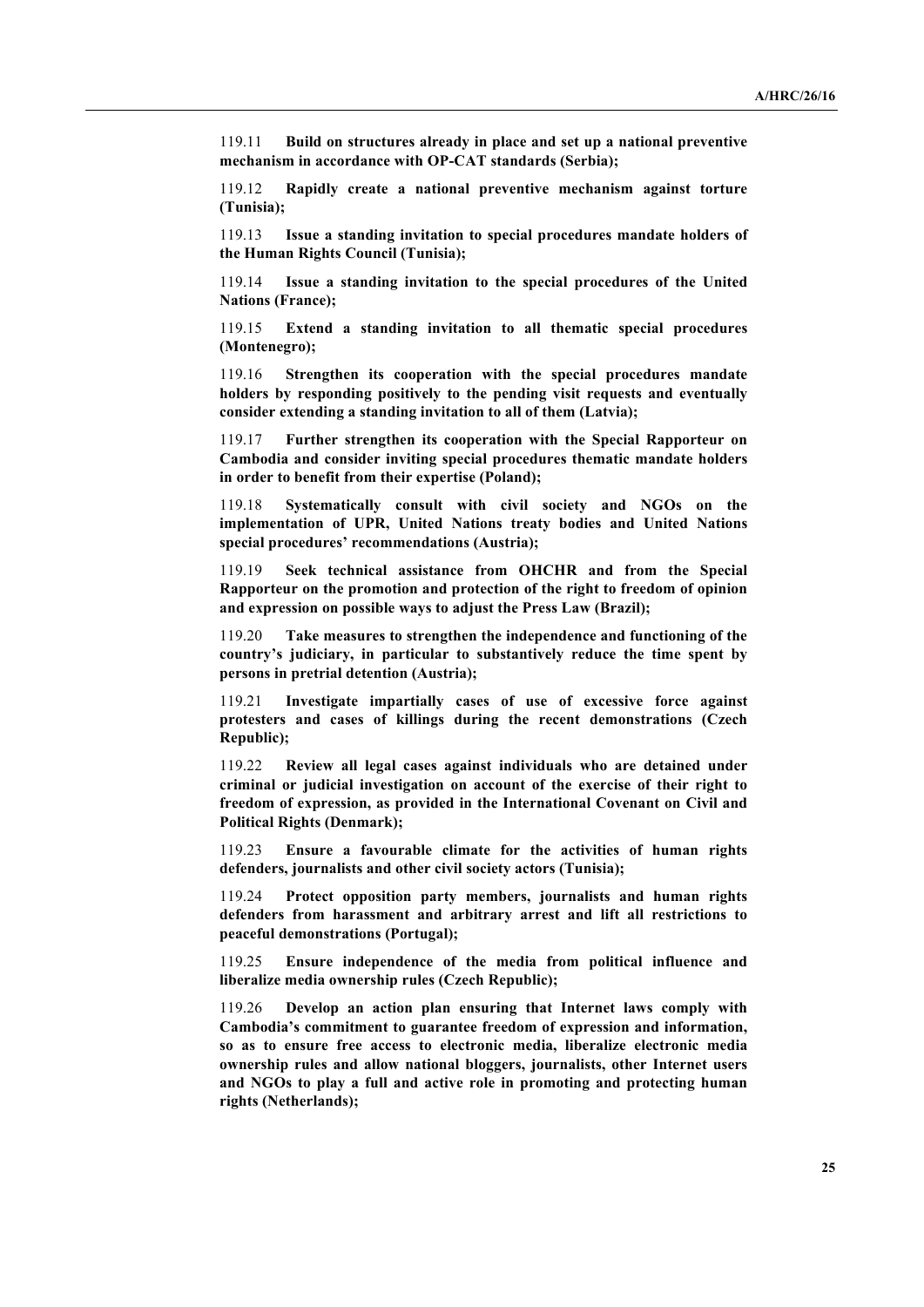119.27 **Repeal or amend relevant articles of the Penal Code, such as those regarding defamation or the discrediting of judicial decisions, which would bring Cambodia's domestic legislation into line with its international human rights obligations on freedom of expression (United States);**

119.28 **Conduct an investigation into the facts of the recent incidents and prevent impunity for abuses committed (Spain);**

119.29 **Guarantee the effective exercise of the human right to assembly, in particular with respect to crowd control, formulate clear instructions compatible with human rights standards for the use of firearms, provide training for the police on conduct compatible with human rights, prohibit the use of violence by unofficial or plain clothes security forces and ensure all persons detained have timely access to their families and to legal counsel (Germany);**

119.30 **Continue applying the 2012 directive on land concessions (Spain);**

119.31 **In parallel with its ongoing work on land titling, undertake an urgent review of economic land concessions before the current moratorium on economic land concessions is lifted (United Kingdom);**

119.32 **Take steps to implement an official land titling programme with the meaningful participation of civil society to prioritize the settlement of land disputes with full respect for the rule of law (United States);**

119.33 **Develop and implement alternate strategies to assist those being displaced as a result of the taking of land and ensure that those persons have adequate housing and access to basic services, health care and employment (Republic of Korea);**

119.34 **Make education compulsory by law and take the necessary measures to combat corruption in the educational system (Hungary);**

120. **All conclusions and/or recommendations contained in the present report reflect the position of the submitting State(s) and/or the State under review. They should not be construed as endorsed by the Working Group as a whole**.